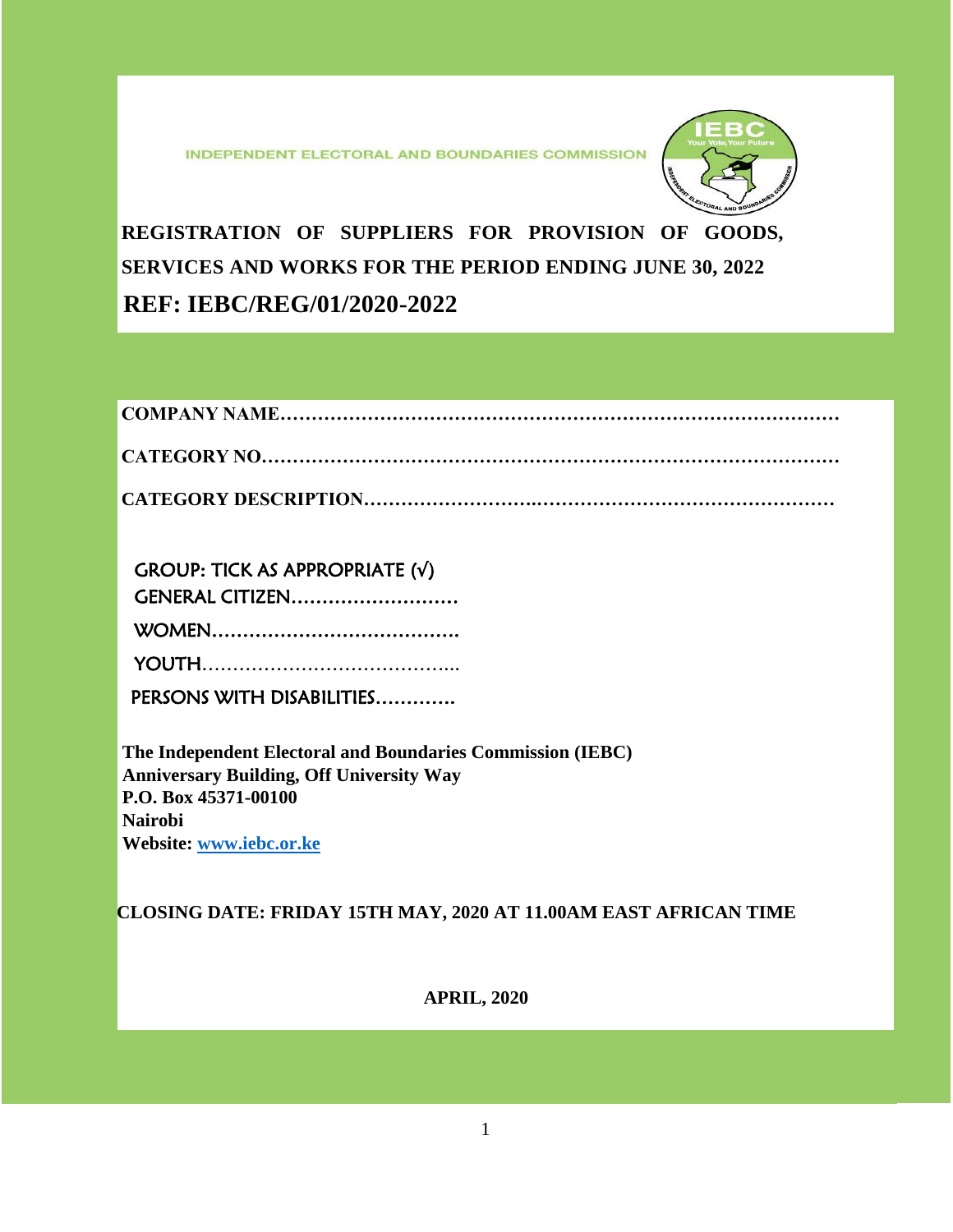# **Table of Contents**

| 1. | INVITATION FOR PRE-QUALIFICATION  |                                                |    |
|----|-----------------------------------|------------------------------------------------|----|
| 2. | <b>INSTRUCTIONS TO CANDIDATES</b> |                                                |    |
| 3. |                                   | APPENDIX TO INSTRUCTIONS TO CANDIDATES         | 15 |
| 4. | <b>FORMS</b>                      |                                                |    |
|    | FORM I-                           | CONFIDENTIAL BUSINESS QUESTIONNAIRE            | 17 |
|    | FORM II -                         | REGISTRATION DOCUMENTATION                     | 18 |
|    | FORM III-                         | SUPERVISORY PERSONNEL                          | 20 |
|    | <b>FORM IV-</b>                   | FINANCIAL POSITION & TERMS OF TRADE            | 21 |
|    | FORM V -                          | PAST EXPERIENCE                                | 22 |
|    | FORM VI-                          | ELIGIBILITY AND LITIGATION HISTORY             | 24 |
|    |                                   | FORM VII- REGISTRATION OF DISADVANTAGED GROUPS | 26 |
|    |                                   | FORM VIII - SELF DECLARATION FORMS             | 29 |
|    | <b>DECLARATIONS</b>               |                                                | 30 |
|    | <b>SWORN STATEMENT</b>            |                                                | 31 |

 **Page**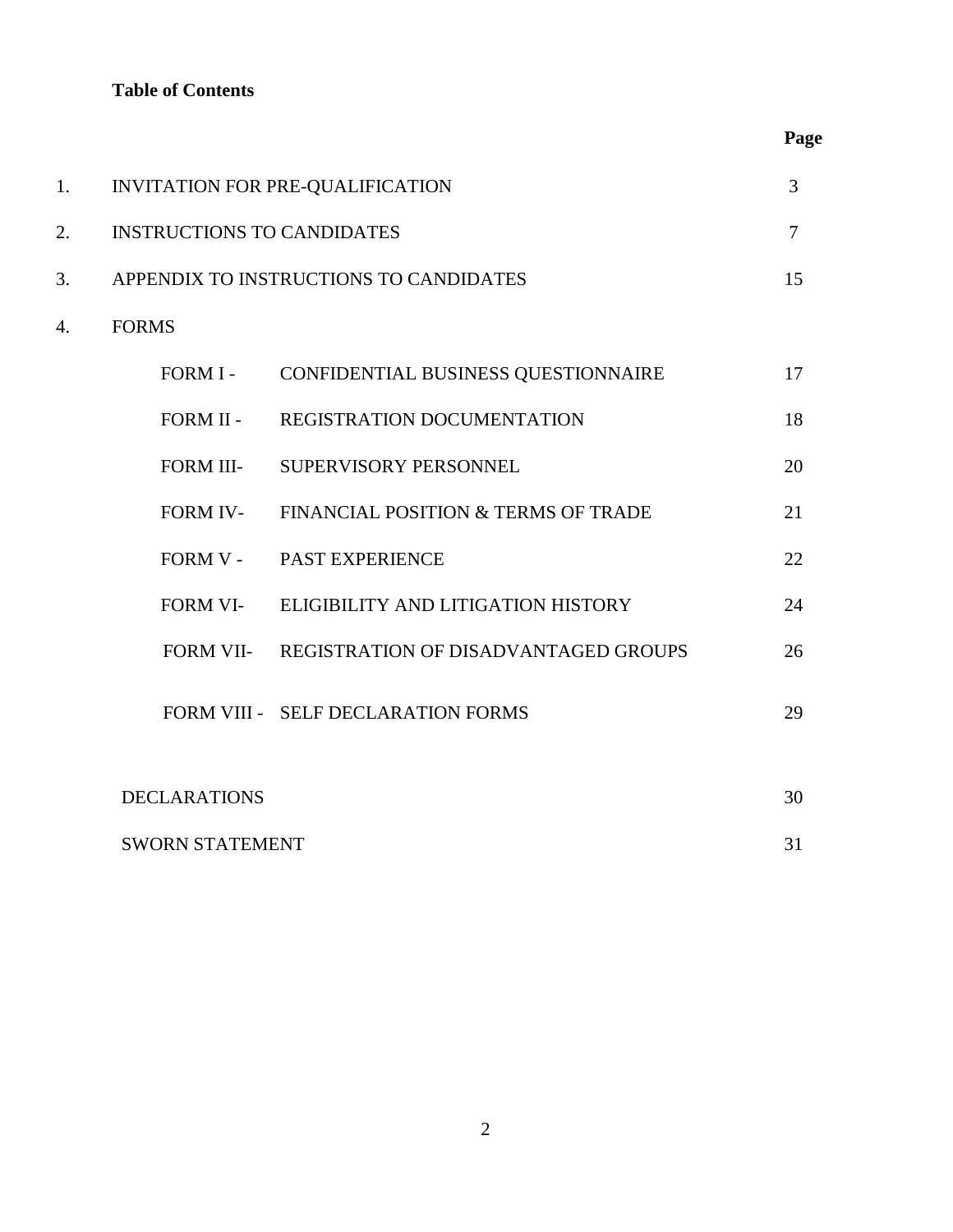# **I. INVITATION TO REGISTRATION OF SUPPLIERS**

# **30TH APRIL, 2020**

# **REF: IEBC/REG/01/2020-2022**

# **DESCRIPTION: REGISTRATION OF SUPPLIERS FOR THE PROVISION OF GOODS, SERVICES AND WORKS**

- **1.1** The Commission hereby invites applications for Registration of suppliers for the provision of goods, services and works for the period ending June 30th, 2022.
- **1.2** Interested eligible suppliers are invited to apply for the registration for various categories of interest as indicated below. Applicants are advised to indicate reference number for the category of goods or services they wish to supply or provide.
- **1.3** Interested applicants are requested to obtain/download Supplier Registration forms containing requirements for registration from our website [www.iebc.or.ke](http://www.iebc.or.ke/) free of charge.
- **1.4** Completed registration forms must bear respective registration reference number for the category of goods or services and written "**Registration of Suppliers**" addressed to below address.

**The Ag. Chief Executive Officer/Commission Secretary, Independent Electoral and Boundaries Commission, 6 th Floor, Anniversary Towers, University Way, P. O. Box 45371-00100, Nairobi**

so as to be received on or before **FRIDAY 15TH MAY, 2020 at 11.00AM**. Late applications will not be accepted.

- **1.5** Applications/tenders will be opened immediately thereafter at the Anniversary Towers 21<sup>st</sup> floor boardroom in the presence of the bidders or their representatives who may wish to attend.
- **1.6** Any canvassing in whatever way will render the prospective bidder(s)/applicant(s) ineligible for participation.

# **Ag. Commission Secretary/Chief Executive Officer**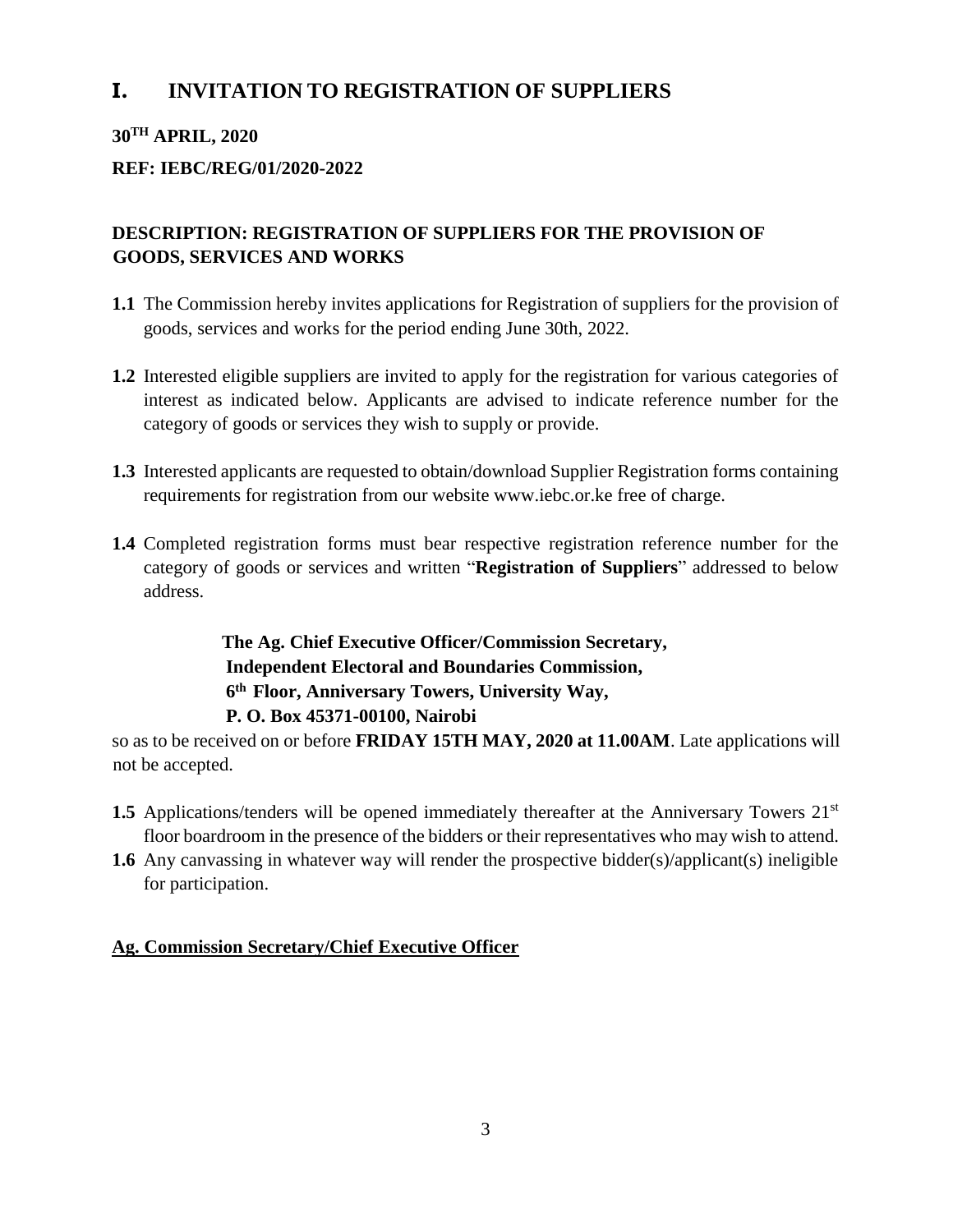# **CATEGORIES OF GOODS, WORKS & SERVICES**

| <b>Reference Number</b> | <b>Description</b>                                              | <b>Eligibility</b>         |  |
|-------------------------|-----------------------------------------------------------------|----------------------------|--|
| IEBC/REG/01/2020        | Supply of General Office Stationery                             | Open to all                |  |
| IEBC/REG/02/2020        | Supply of Assorted Office Furniture, Furnishings and Fittings   | Open to all                |  |
| IEBC/REG/03/2020        | Supply of ICT Hardware and Allied Accessories                   | Open to all                |  |
| IEBC/REG/04/2020        | Supply of Computer, Photocopier, Printers and Consumables       | Open to all                |  |
| IEBC/REG/05/2020        | Provision Computer Software leasing, software development,      | Open to all                |  |
|                         | testing and certification services.                             |                            |  |
| IEBC/REG/06/2020        | Supply of Motor Vehicle Tyres, Tubes & Batteries                | Open to all                |  |
| IEBC/REG/07/2020        | Supply of Hardware and Electrical Items                         | Open to all                |  |
| IEBC/REG/08/2020        | Supply and Delivery of Petrol, Oils, Lubricants and Fuel Cards  | Open to all                |  |
| IEBC/REG/09/2020        | Supply and Delivery of Airtime                                  | Youth, Women and           |  |
|                         |                                                                 | <b>PLWD</b>                |  |
| IEBC/REG/10/2020        | Provision of Air ticketing Services (IATA and KATA              | Open to all                |  |
|                         | <b>Registered Firms)</b>                                        |                            |  |
| IEBC/REG/11/2020        | Provision of General Printing, Bulk Photocopying, Lamination    | Youth, Women and           |  |
|                         | and Binding Services                                            | <b>PLWD</b>                |  |
| IEBC/REG/12/2020        | Provision Public relation/Advertising services (Printing of     | Youth, Women and           |  |
|                         | Corporate Newsletters, Calendars, Diaries, Christmas cards,     | <b>PLWD</b>                |  |
|                         | Brochures, Newsletters, Booklets, Annual Reports<br>and         |                            |  |
|                         | Promotional and Branded materials                               |                            |  |
| IEBC/REG/13/2020        | Printing of Promotional items T-shirts, Banners, Teardrops and  | Youth, Women and           |  |
|                         | Caps                                                            | <b>PLWD</b>                |  |
| IEBC/REG/14/2020        | Provision of Design of printed materials                        | Youth, Women and           |  |
| IEBC/REG/15/2020        | Supply, Installation and Maintenance of Printers, Photocopiers  | <b>PLWD</b><br>Open to all |  |
|                         | and UPS                                                         |                            |  |
| IEBC/REG/16/2020        | Hire of Bulk Photocopying/Printing/Scanning Machines            | Open to all                |  |
| IEBC/REG/17/2020        | Repair and Servicing of Motor Vehicles (Approved                | Open to all                |  |
|                         | Dealers/Garages Appointed by the Ministry of Transport and      |                            |  |
|                         | Infrastructure only)                                            |                            |  |
| IEBC/REG/18/2020        | Provision of Hotels, Conference Facilities and Accommodation    | Open to all                |  |
|                         | Services                                                        |                            |  |
| IEBC/REG/19/2020        | Provision of Transport Services (Taxi, Car Hire, Buses, Trucks) | Open to all                |  |
| IEBC/REG/20/2020        | Provision of Forklift, Cranes Repairs and Services              | Open to all                |  |
| IEBC/REG/21/2020        | Hire of Lifting Equipment (Forklifts, Cranes)                   | Open to all                |  |
| IEBC/REG/22/2020        | Provision of Courier and Mail delivery services                 | Open to all                |  |
| IEBC/REG/23/2020        | Provision of IEBC Assets Branding and Coding Services           | Youth, Women and           |  |
|                         | <b>PLWD</b>                                                     |                            |  |
| IEBC/REG/24/2020        | Provision of Property Valuation Services                        | Open to all                |  |
| IEBC/REG/25/2020        | Provision of Building and Construction Services                 | Open to all                |  |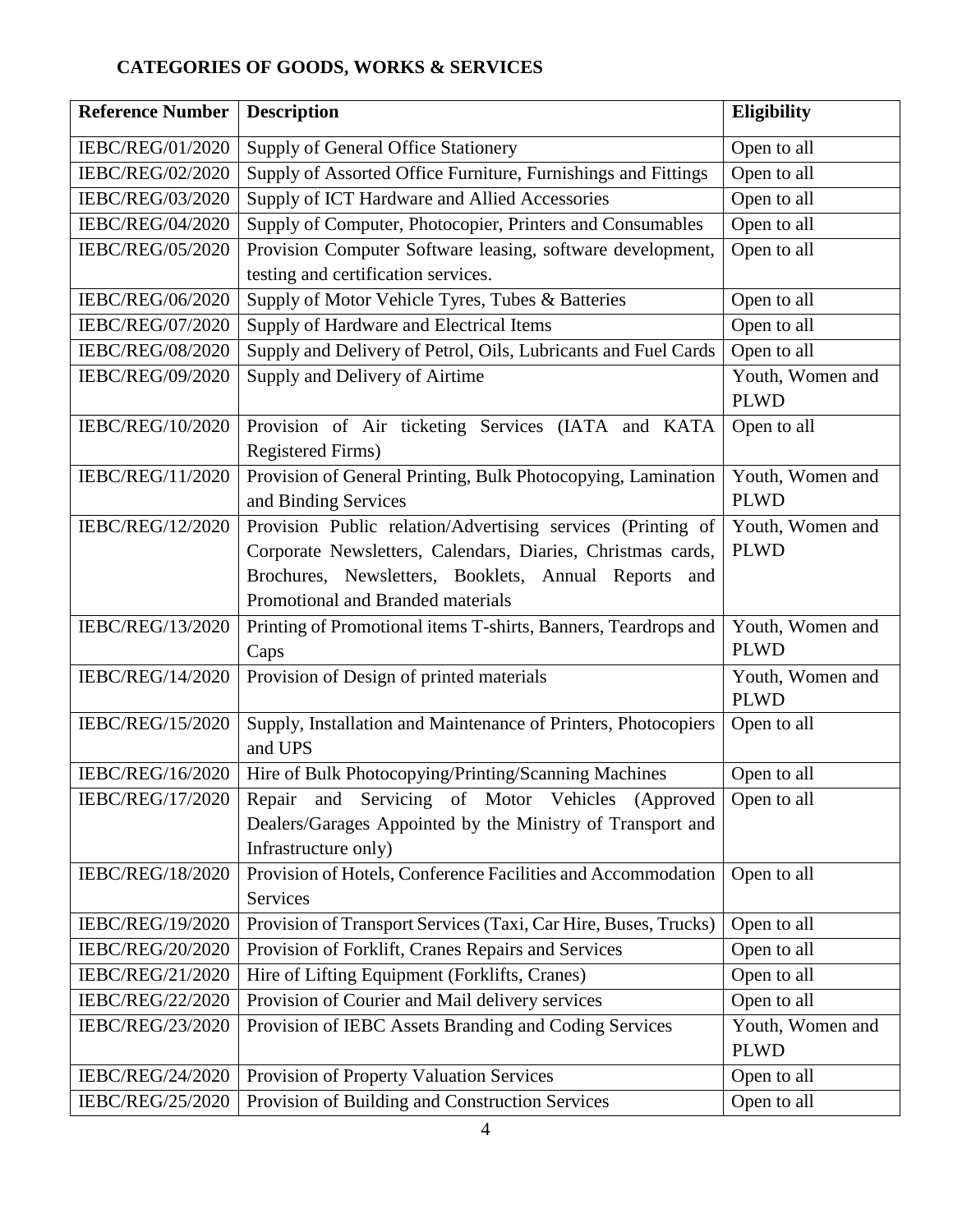| <b>Reference Number</b> | <b>Description</b>                                            | Eligibility                     |
|-------------------------|---------------------------------------------------------------|---------------------------------|
| IEBC/REG/26/2020        | Provision of Road Show Services During Elections              | Youth, Women and                |
|                         |                                                               | <b>PLWD</b>                     |
| IEBC/REG/27/2020        | Provision of Sign Language/ Interpretation Services           | Open to all                     |
| IEBC/REG/28/2020        | Provision of Guarding and Security Services                   | Open to all                     |
| IEBC/REG/29/2020        | Provision of Auctioneering Services                           | Open to all                     |
| IEBC/REG/30/2020        | Provision of Clearing and Forwarding Services                 | Open to all                     |
| IEBC/REG/31/2020        | Creative Design, Animation and Illustration Services          | Youth, Women and                |
|                         |                                                               | <b>PLWD</b>                     |
| IEBC/REG/32/2020        | Supply of Flowers, Indoor Plants and Decorations              | Youth, Women and                |
|                         |                                                               | <b>PLWD</b>                     |
| IEBC/REG/33/2020        | Provision Outside Catering Services including provision of    | Youth, Women and                |
|                         | Tents, Chairs, Tables, Podium and PA systems                  | <b>PLWD</b>                     |
| IEBC/REG/34/2020        | Provision of Event Organization and management Services,      | Youth, Women and                |
|                         | Chairs, Tents, Stage Assembly, Hire of Public Address         | <b>PLWD</b>                     |
|                         | Systems, Entertainment (DJ's, Bands, Dancers, Musicians       |                                 |
|                         | MC's) and Related Services                                    |                                 |
| IEBC/REG/35/2020        | Provision of Office Repair and Maintenance Services           | Youth, Women and                |
|                         | (Electronic Equipment Appliances, Plumping, Furniture and     | <b>PLWD</b>                     |
|                         | Fixtures                                                      |                                 |
| IEBC/REG/36/2020        | Supply of Newspapers and Periodicals                          | Youth, Women and                |
|                         |                                                               | <b>PLWD</b>                     |
| IEBC/REG/37/2020        | Supply of Mineral Drinking Water and Water Dispensers         | Youth, Women and<br><b>PLWD</b> |
| IEBC/REG/38/2020        | Supply and Maintenance of Fire Fighting Equipment, Alarm      | Open to all                     |
|                         | and Suppression Systems                                       |                                 |
| IEBC/REG/39/2020        | Provision of Cleaning, Sanitary bins and fumigation services. | Youth, Women and                |
|                         |                                                               | <b>PLWD</b>                     |
| IEBC/REG/40/2020        | Provision of Research, Monitoring and Evaluation and          | Open to all                     |
|                         | <b>Strategic Plan Preparation Services</b>                    |                                 |
| IEBC/REG/41/2020        | Provision of ICT Quality Assurance Consultancy Services       | Open to all                     |
| IEBC/REG/42/2020        | Provision of Risk Management and Framework Services           | Open to all                     |
| IEBC/REG/43/2020        | Provision of Financial Consultancy Services (Accountancy,     | Open to all                     |
|                         | Taxation, Audit and Risk Management)                          |                                 |
| IEBC/REG/44/2020        | Provision of Building Maintenance, Repair, Partitioning and   | Youth, Women and                |
|                         | <b>Renovation Services</b>                                    | <b>PLWD</b>                     |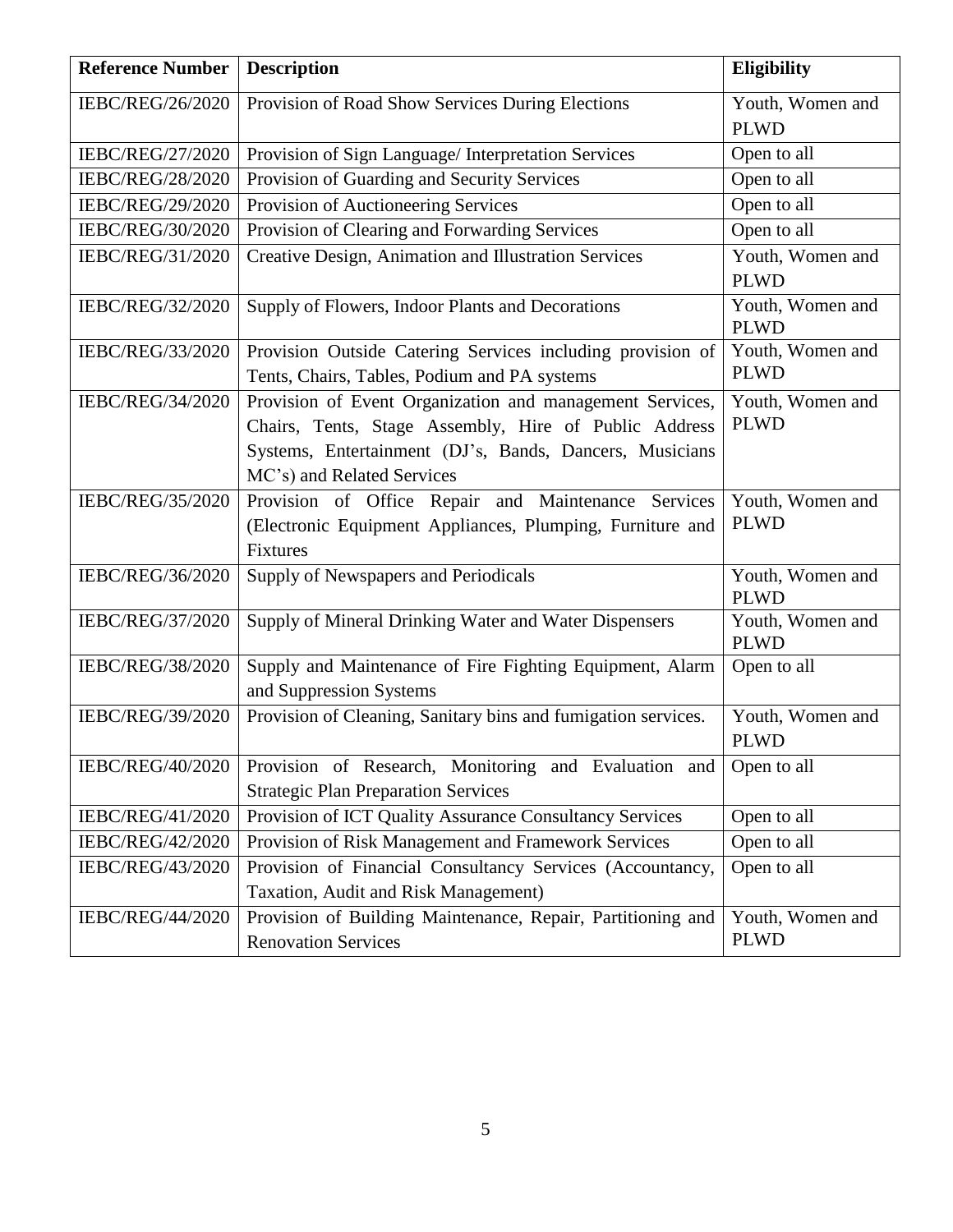#### **SECTION 2: INSTRUCTIONS TO CANDIDATES**

## **2.1 INTRODUCTION**

2.1.1 Independent Electoral & Boundaries Commission (IEBC) would like to invite applications for the Registration of suppliers for the provision of goods, Works and services for the period ending 30th June 2022. Interested eligible suppliers are invited to apply.

### **2.2 FORMAT AND SIGNING OF APPLICATIONS**

- 2.2.1 The applicants shall prepare one original document comprising the Registration document, as described in Instructions to Candidates, bound with the section containing the Appendix to instructions and clearly marked "ORIGINAL". In addition, the applicant shall submit one copy of the same Registration document clearly marked "COPY". In the event of discrepancy between them, the original shall prevail.
- 2.2.2 The original and copy of the Registration document shall be typed or written in indelible ink (in the case of copies, photocopies are also acceptable) and shall be signed by a person or persons duly authorized to sign on behalf of the applicant pursuant to Sub- Clause 2.4.2. The person or persons signing the Registration document shall initial all pages of the tender where entries or amendments have been made.
- 2.2.3 The Registration document shall be without alterations, omissions or conditions except as necessary to correct errors made by the applicant, in which case such corrections shall be initialed by the person or persons signing the Registration document.

## **2.3 SUBMISSION OF APPLICATIONS**

- 2.3.1 Applications for Registration shall be submitted in sealed envelopes marked with the Registration document name and reference number and deposited in the tender box at address and location indicated or be addressed to the respective addresses provided in the tender notice so as to be received on or before FRIDAY 15TH MAY, 2020 at 11.00 a.m. Applications received after the closing date shall be rejected and returned to the applicant unopened.
- 2.3.2 The Candidate shall seal the original and the copy of the Registration document in separate envelopes duly marking the envelopes "ORIGINAL" and "COPY". The envelopes shall then be sealed in an outer separate envelope. The inner and outer envelope shall: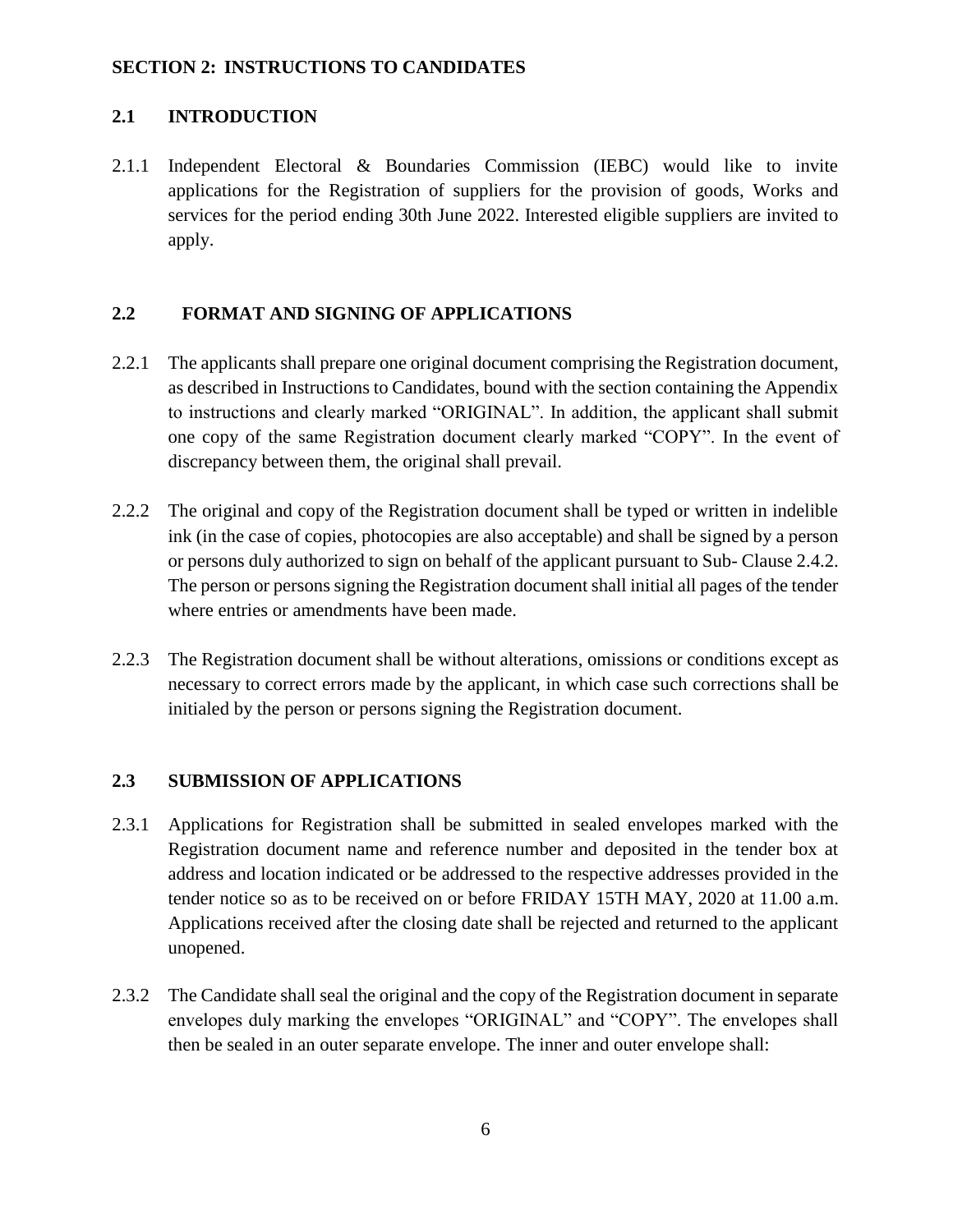- 2.3.1.1 Be addressed and delivered to the respective locations at the address provided in the invitation for Registration and the Registration advertisement.
- 2.3.1.2 Bear the name and identification number of the Registration document. In addition to the identification required in sub-Clause 2.9.1, the inner envelopes shall indicate the name and address of the applicant to enable the application to be returned unopened in case it is declared "late" pursuant to Clause 2.3.1.
- 2.3.3 If the outer envelope is not sealed and marked as instructed above, Independent Electoral and Boundaries Commission will assume no responsibility for the misplacement or Opening of the Registration document. If the outer envelope discloses the Candidate's identity the Procuring Entity will not guarantee the anonymity of the Registration submission, but this shall not constitute grounds for rejection of the Registration document.
- 2.3.4 All the information requested for Registration shall be provided in the English language. Where information is provided in any other language, it shall be accompanied by a translation of its pertinent parts into English language. The translation will govern and will be used for interpreting the information.
- 2.3.5 Failure to provide information that is essential for effective evaluation of the applicant's qualifications or to provide timely clarification or substantiation of the information supplied may result in the applicant's disqualification.

# **2.4 ELIGIBLE CANDIDATES**

- 2.4.1 Suppliers registered with Registrar of Companies under the Laws of Kenya in respective merchandise or services are invited to submit their Registration documents to The Head of Procurement, Independent Electoral and Boundaries Commission so that they may be registered for submission of quotations. The prospective suppliers are required to supply mandatory information for registration - Form I
- 2.4.2 Candidates shall provide such evidence of their continued eligibility satisfactory to the Procuring Entity, as the Procuring Entity shall reasonably request.

## **2.5 QUALIFICATION CRITERIA**

2.5.1 Registration will be based on meeting the minimum requirements to pass in the criteria set as shown below. The attached questionnaire Forms I, II, III, IV, V, VI, VII, VIII and Declarations are to be completed by prospective suppliers who wish to be registered for submission of tender for the specific tender.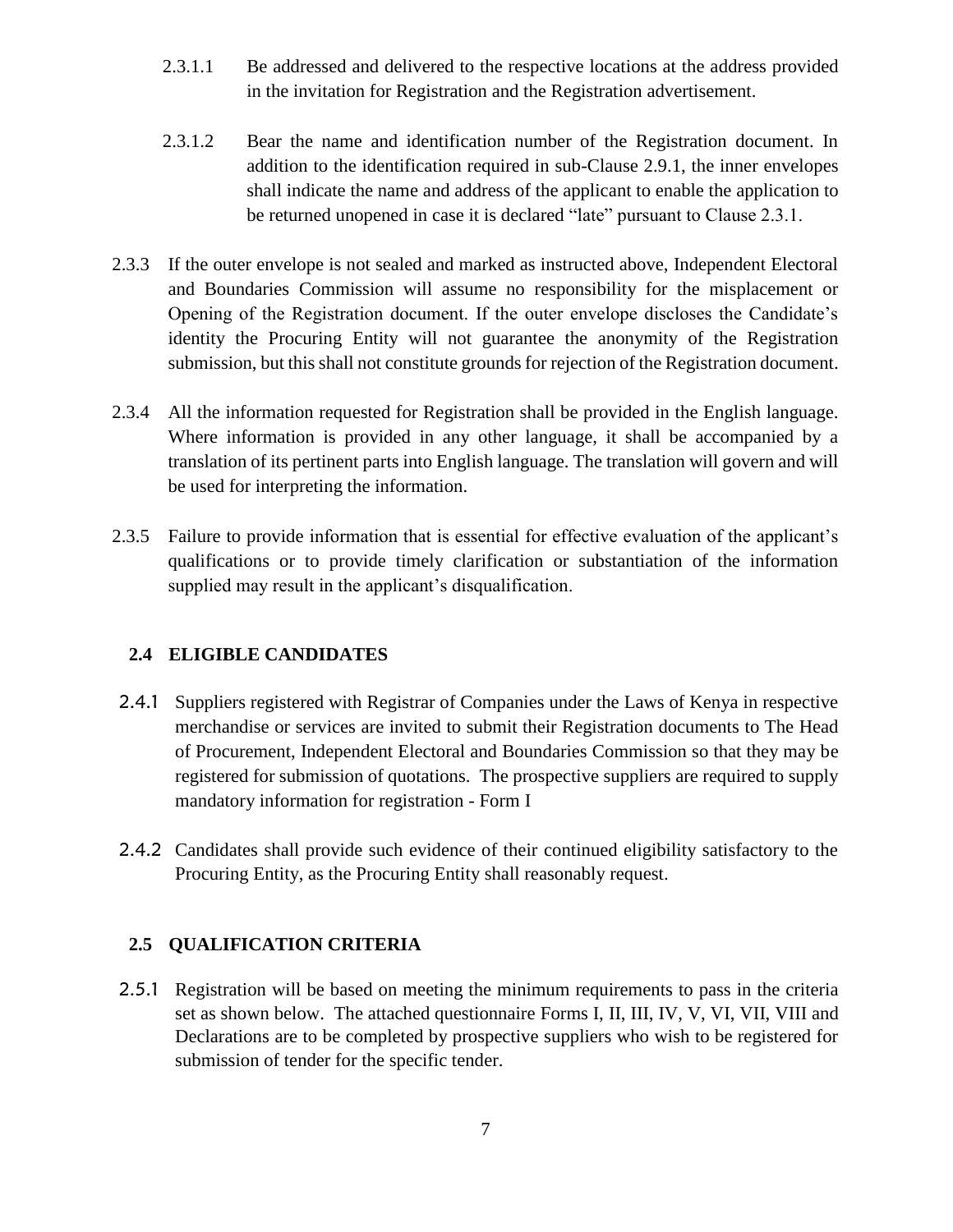2.5.2 The registration application Forms I, II, III, IV, V, VI, VII, VIII and Declarations which will not be filled out completely and submitted in the prescribed manner will not be considered. All the documents that form part of the proposal must be written in English and in ink.

#### 2.5.3 **Experience:**

Prospective bidders for open citizen shall demonstrate experience in the supply of goods, works and services and allied items.

Prospective suppliers require special experience and capability to organize supply and delivery of services at short notice.

#### 2.5.4 **Personnel**

The names pertinent information and CV of the key personnel for individual or group to execute the contract must be indicated in Form III

#### 2.5.5 **Financial Condition**

The Supplier's financial condition will be determined by latest financial statement submitted with the Registration documents as well as letters of reference from their bankers regarding suppliers' credit position. Potential suppliers will be pre-qualified on the satisfactory information given.

2.5.6 Special consideration will be given to the financial resources available as working capital, taking into account the amount of uncompleted orders or contract and now in progress. Data to be filled/provided on Form IV However, potential bidders should provide evidence of financial capability to execute the contract.

#### 2.5.7 **Confidential Business Questionnaire**

The general information and details of nature of business and location should be included in Form I

#### 2.5.8 **Past Performance**

Past performance will be given due consideration in registering bidders. Letter of reference from past customers should be included in Form V

#### 2.5.9 **Litigation History and Sworn Statement**

Application must include information on any history of litigation or arbitration resulting from contracts executed in the last three years or currently under execution and a sworn statement by the Tenderer ensuring the accuracy of the information given.

#### 2.5.10 **Registration of Disadvantaged Groups**

Applicants that fall under special groups must fill all the required information on Form VII provided.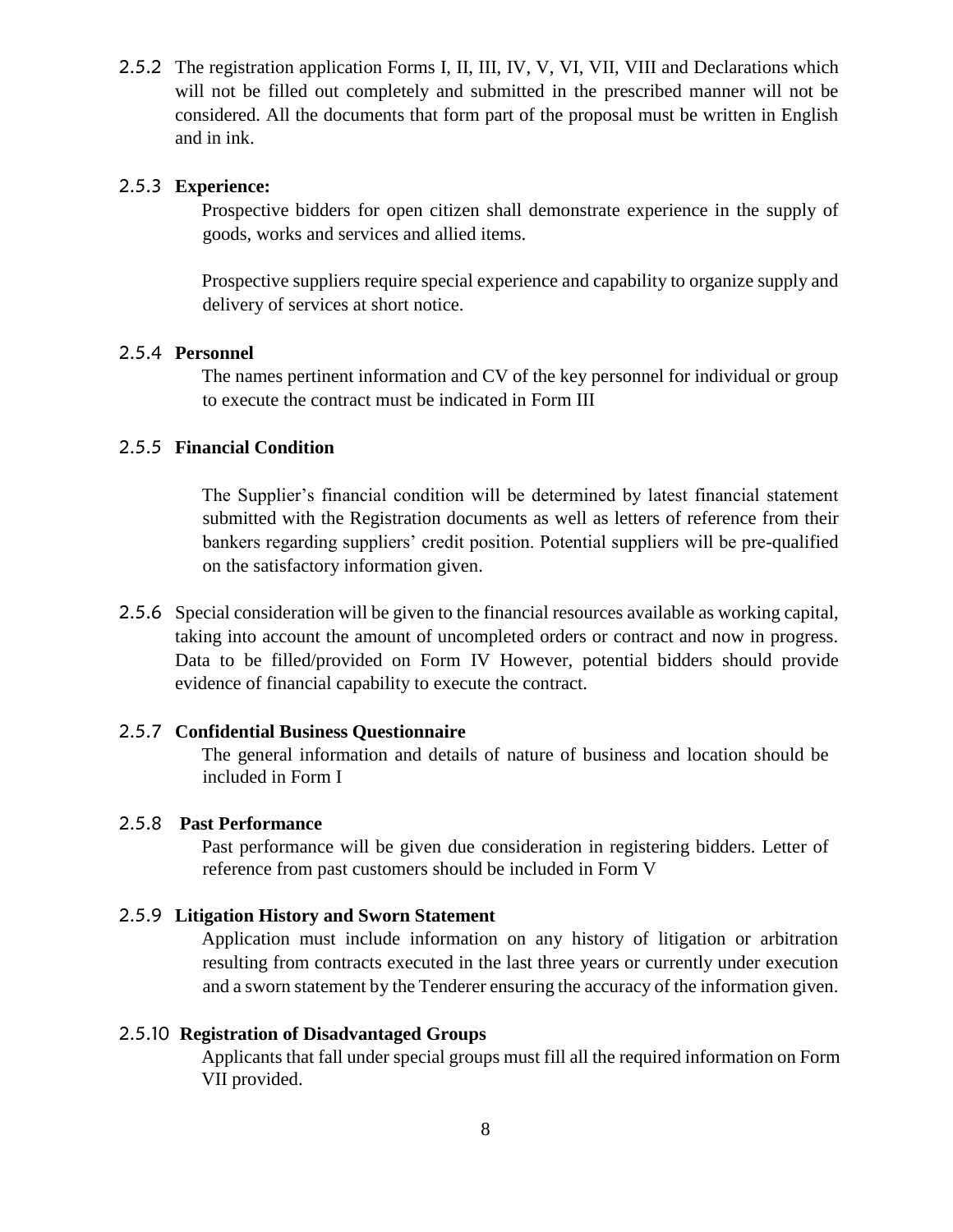#### 2.5.11 **Self Declaration Forms**

All applicants must fill Form VIII declaring that they have not been debarred from participating in procurement proceeding under Part IV of the Act

#### **2.6 COST OF APPLICATION**

2.6.1 The applicant shall bear all costs associated with the preparation and submission of its tender and the Procuring Entity will in no case be responsible or liable for those costs, regardless of the conduct or outcome of the Registration process.

## **2.7 CLARIFICATION OF REGISTRATION DOCUMENTS**

- 2.7.1 The prospective applicant requiring any clarification of the Registration documents may notify the Procuring Entity in writing or by cable (hereinafter the term cable is deemed to include telex and facsimile) at the Procuring Entity's mailing address indicated in the Registration data.
- 2.7.2 The Procuring Entity will respond in writing to any request for clarification that he receives earlier than 7 days prior to the deadline for the submission of applications. Copies of the Procuring Entity's response to queries raised by applicants (including an explanation of the query but without identifying the sources of the inquiry) will be sent to all prospective applicants who will have purchased the Registration documents.

## **2.8 AMENDMENT OF REGISTRATION DOCUMENTS**

- 2.8.1 At any time prior to the deadline for submission of applications, the Procuring Entity may, for any reason, whether at his own initiative or in response to a clarification requested by a prospective applicant, modify the Registration documents by issuing subsequent Addenda.
- 2.8.2 The Addendum thus issued shall be part of the Registration documents pursuant to Sub-Clause 2.7.2 and shall be communicated in writing or cable to all purchasers of the Registration documents. Prospective applicants shall promptly acknowledge receipt of each Addendum by cable to the Procuring Entity.
- 2.8.3 In order to afford prospective applicants reasonable time in which to take an Addendum into account in preparing their applications, the Procuring Entity may, at his discretion, extend the deadline for the submission of applications in accordance with Clause 2.8.1.

## **2.9 DEADLINE FOR SUBMISSION OF REGISTRATION DOCUMENTS**

2.9.1 Applications must be received by the Procuring Entity at the address specified in Sub-Clause 2.10.1, no later than the time and date stipulated in the notice for prequalification.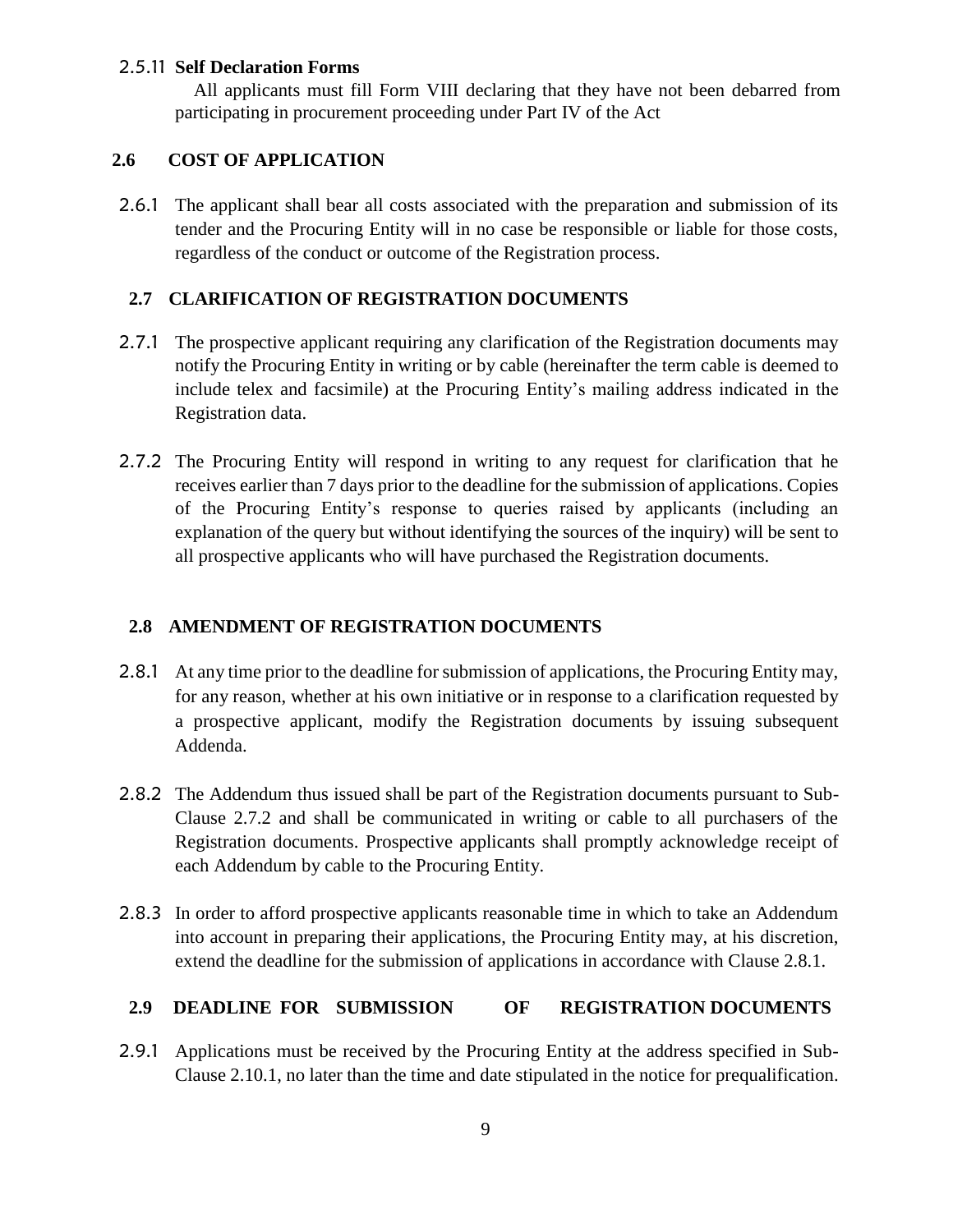2.9.2 The Procuring Entity may, at his discretion, extend the deadline for the submission of applications through the issue of an Addendum in accordance with Clause 2.8 in which case all rights and obligations of the Procuring Entity and the applicants previously subject to the original deadline shall thereafter be subject to the new deadline as extended.

#### **2.10 OPENING OF REGISTRATION DOCUMENTS**

- 2.10.1 The Procuring Entity will open the applications in the presence of applicants' designated representatives who choose to attend, at the time, date, and location stipulated in the letter of invitation. The applicants' representatives who are present shall sign a register evidencing their attendance.
- 2.10.2 The Procuring Entity shall prepare minutes of the opening of the Registration documents, including the information disclosed to those present.
- 2.10.3 Applications not opened and read out at opening shall not be considered further for evaluation, irrespective of the circumstances.

## **2.11 PROCESS TO BE CONFIDENTIAL**

2.11.1 Information relating to the examination, evaluation of applications, and recommendations for the successful candidate shall not be disclosed to applicants or any other persons not officially concerned with such process until approval to the successful applicant has been announced. Any effort by an applicant to influence the Procuring Entity's processing of applications or approval decisions may result in the rejection of the applications

# **2.12 CLARIFICATION OF APPLICATIONS AND CONTACTING OF THE PROCURING ENTITY**

- 2.12.1 To assist in the examination, evaluation, and comparison of applications, the Procuring Entity may, at his discretion, ask any applicant for clarification of his/her application.
- 2.12.2 Subject to Sub-Clause 2.11.1, no applicant shall contact the Procuring Entity on any matter relating to its application from the time of the opening to the time the Registration list is approved. If the applicant wishes to bring additional information to the notice of the Procuring Entity, it should do so in writing.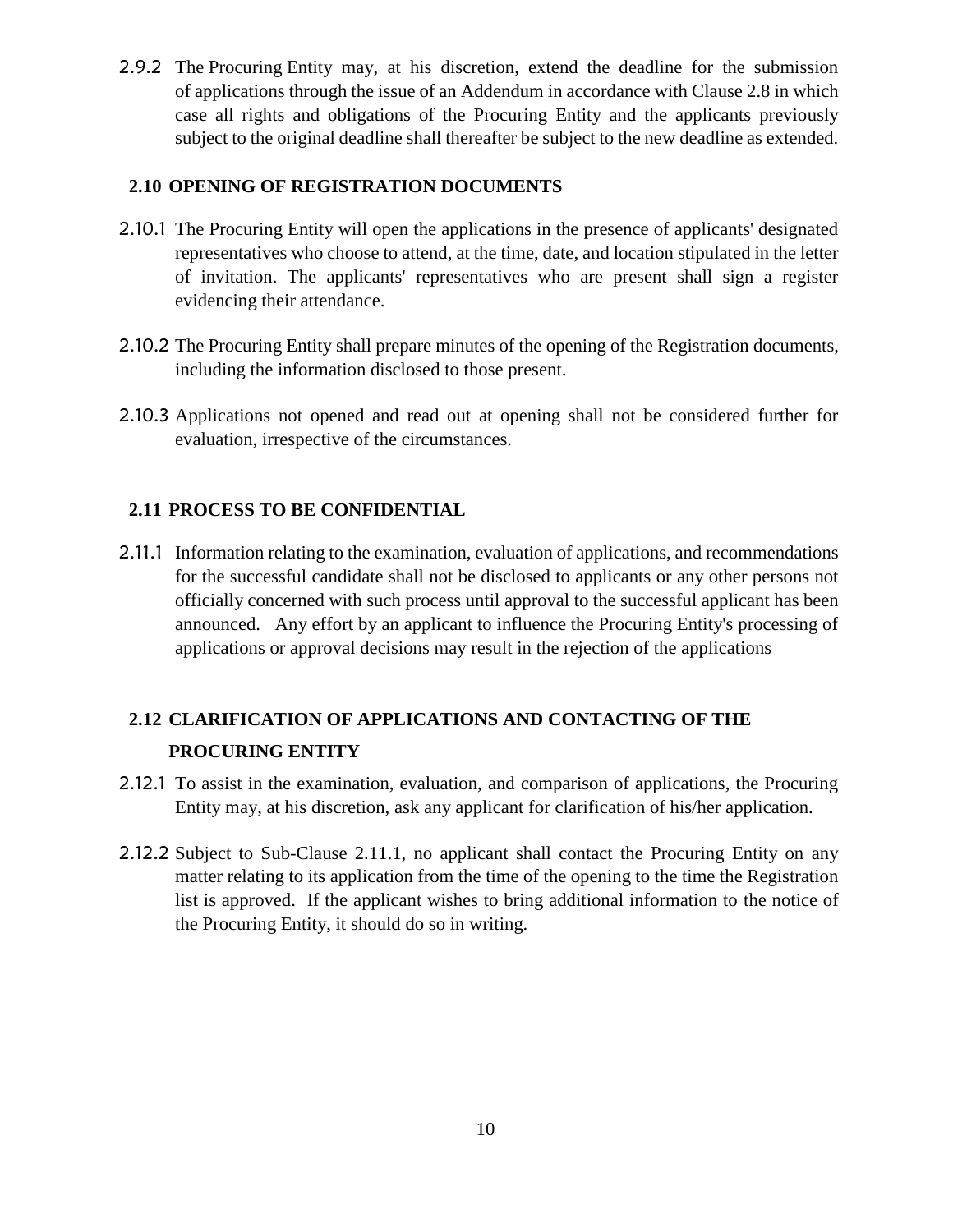2.12.3 Any effort by any applicant to influence the Procuring Entity in the Procuring Entity's Registration evaluation, Registration comparison or Registration approval decisions may result in the rejection of the Candidate's application.

# **2.13 EXAMINATION OF REGISTRATION DOCUMENTS AND DETERMINATION OF RESPONSIVENESS**

- 2.13.1 Prior to the detailed evaluation of applications, the Procuring Entity will determine whether each application:
	- (a) Has been properly signed and delivered pursuant to clause 2.3;
	- (b) Is substantially responsive to the requirements of the registration documents; and

(c) Provides any clarification and/or substantiation that the Procuring Entity may require to determine responsiveness pursuant to Sub-Clause 2.15

- 2.13.2 A substantially responsive application is one that conforms to all the terms, conditions, and specifications of the Registration documents without material deviation or reservation. A material deviation or reservation is one (a) which limits in any substantial way, inconsistent with the Registration documents, the Procuring Entity's rights or the applicant's obligations under the contract; or (b) whose rectification would affect unfairly the competitive position of other applicants presenting substantially responsive Applications.
- 2.13.3 If an application is not substantially responsive, it will be rejected by the Procuring Entity and may not subsequently be made responsive by correction or withdrawal of the nonconforming deviation or reservation.
- 2.13.4 The Procuring Entity will, prior to the approval of the Registration may confirm the qualification of each applicant who shall have passed the preliminary (mandatory) stage in the Registration process in order to determine whether the applicant possesses all the requirements in the application for the Registration document submitted.

## **2.14 NOTIFICATION OF QUALIFIED APPLICANTS**

- 2.14.1 Applicants whose applications are determined to be successful in accordance with subclause 2.15 will be notified by the Commission within thirty (30) days from the date of opening of Registration documents.
- 2.14.2 At the same time the Procuring Entity notifies qualified Applicants that their applications are responsive, the Procuring Entity shall notify the other Applicants whose applications are not responsive.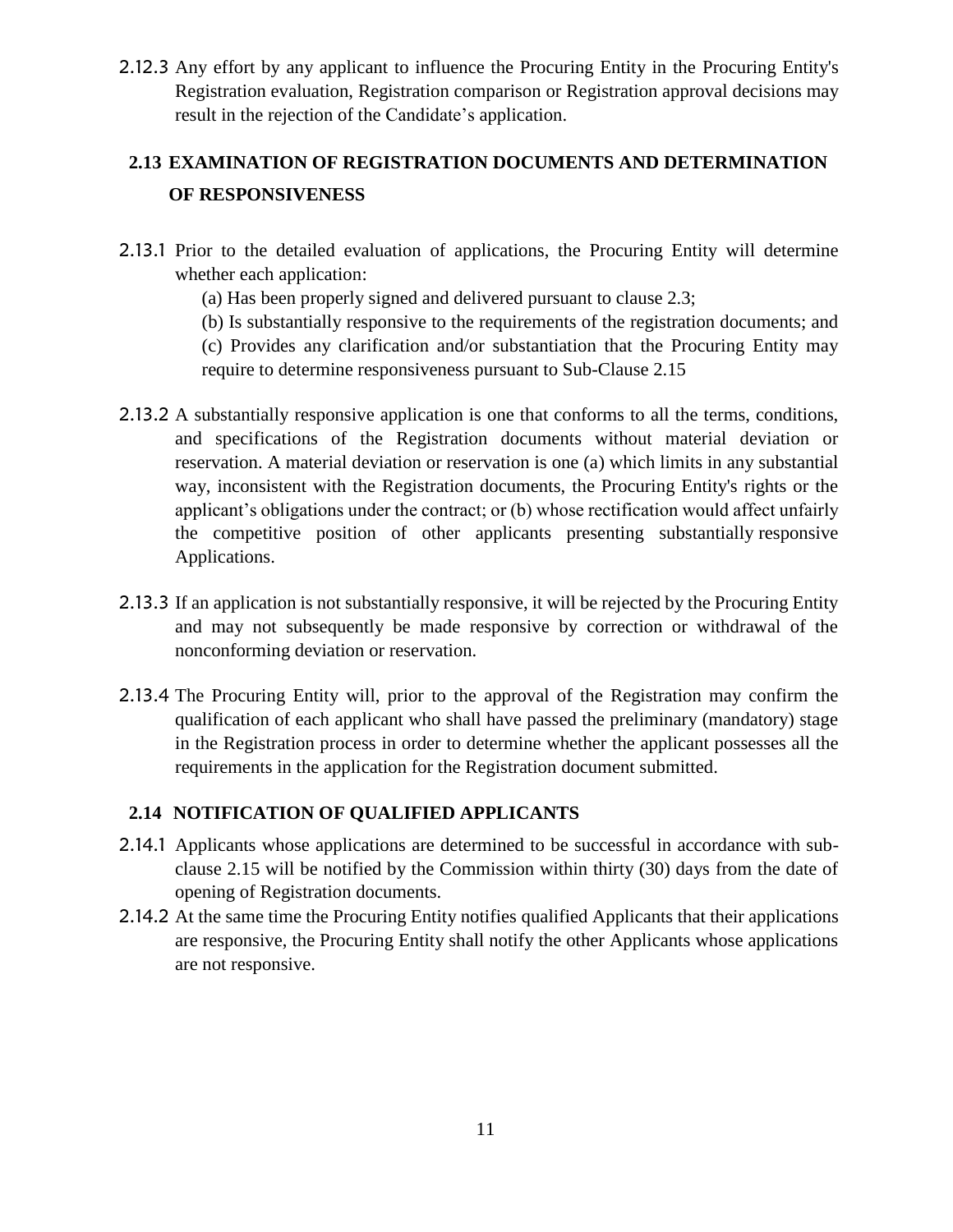## **2.15 EVALUATION AND COMPARISON OF APPLICATIONS**

2.15.1 The Procuring Entity will evaluate and compare only the applications determined to be Substantially responsive in accordance with Clauses 2.13. Registration will be based on meeting the minimum requirements to pass in the criteria set.

# **2.16 PROCURING ENTITY'S RIGHT TO ACCEPT ANY APPLICATION AND TO REJECT ANY OR ALL APPLICATIONS**

2.16.1 The Procuring Entity reserves the right to accept or reject any application, and to annul the Registration process and reject all applications, at any time prior to approval of contact, without thereby incurring any liability to the affected applicant or applicants or any obligation to inform the affected Applicant or Applicants of the grounds for the Procuring Entity's action.

# **2.17 NOTIFICATION OF APPROVAL**

2.17.1 Prior to expiration of the period of Registration validity prescribed by the Procuring Entity, the Procuring Entity will notify successful applicants**.** 

# **2.18 ACCEPTANCE OF THE APPROVAL**

2.18.1 The successful candidates shall be required to acknowledge in writing the acceptance of their Registration to the Procuring Entity.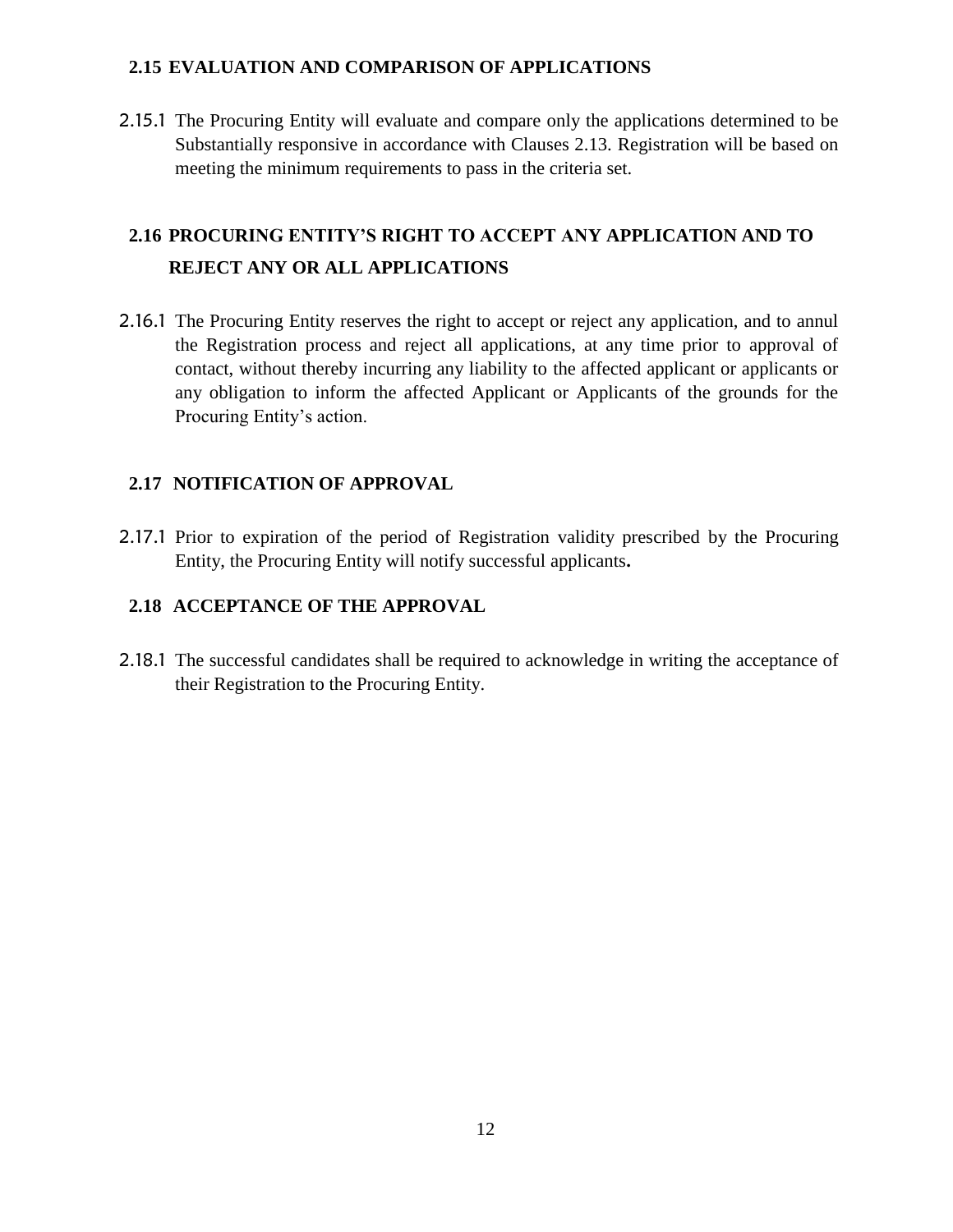# **SECTION 3: APPENDIX TO INSTRUCTIONS TO CANDIDATES**

## **(This Appendix forms part of the Registration document)**

The following instructions for the registration of candidates shall supplement, complement or amend the provisions of the instructions to candidates.

Where there is a conflict between the provisions of the instructions to candidates and the provisions of the appendix, the provisions of the appendix herein shall prevail over those of the instructions to the candidates.

| <b>INSTRUCTIONS TO CANDIDATES</b><br><b>CLAUSE</b> |                                                                                                                 |
|----------------------------------------------------|-----------------------------------------------------------------------------------------------------------------|
| 2.3.2                                              | Candidates shall submit only ONE ORIGINAL Registration document<br>in the categories they wish to be registered |

Subject to Clause 2.15 on Evaluation and Comparison of Applications, the evaluation criteria shall be as follows:-

# **EVALUATION CRITERIA 1 – For AGPO Registered Special Groups (Youth, Women & PWD Only)**

| $\mathbf{A}$             | <b>MANDATORY REQUIREMENTS</b>                                                                                                                                                | <b>COMPLIANCE</b><br>(YES/NO) |
|--------------------------|------------------------------------------------------------------------------------------------------------------------------------------------------------------------------|-------------------------------|
| ${\bf A1}$               | Copy of Certificate of Incorporation/Business Registration                                                                                                                   |                               |
| $\bf{A2}$                | Copy of Valid Certificate of Registration of Access to Government<br>Procurement Opportunities for youth, women $&$ PWD owned enterprises<br>issued by the National Treasury |                               |
| $\overline{A3}$          | Valid Tax Compliance/ Exemption Certificate                                                                                                                                  |                               |
| ${\bf A4}$               | <b>VAT Registration Certificate</b>                                                                                                                                          |                               |
| A <sub>5</sub>           | Copy of Valid Single Business Permit                                                                                                                                         |                               |
| <b>A6</b>                | Copy of Certificate of Registration with relevant regulatory bodies (for<br>persons with disabilities registration with National Council for Persons<br>with Disability)     |                               |
| A7                       | <b>PIN</b> Certificate                                                                                                                                                       |                               |
| $\overline{\mathbf{A8}}$ | Original Bank Statement/Bank Reference of not more than three months<br>from date of applying                                                                                |                               |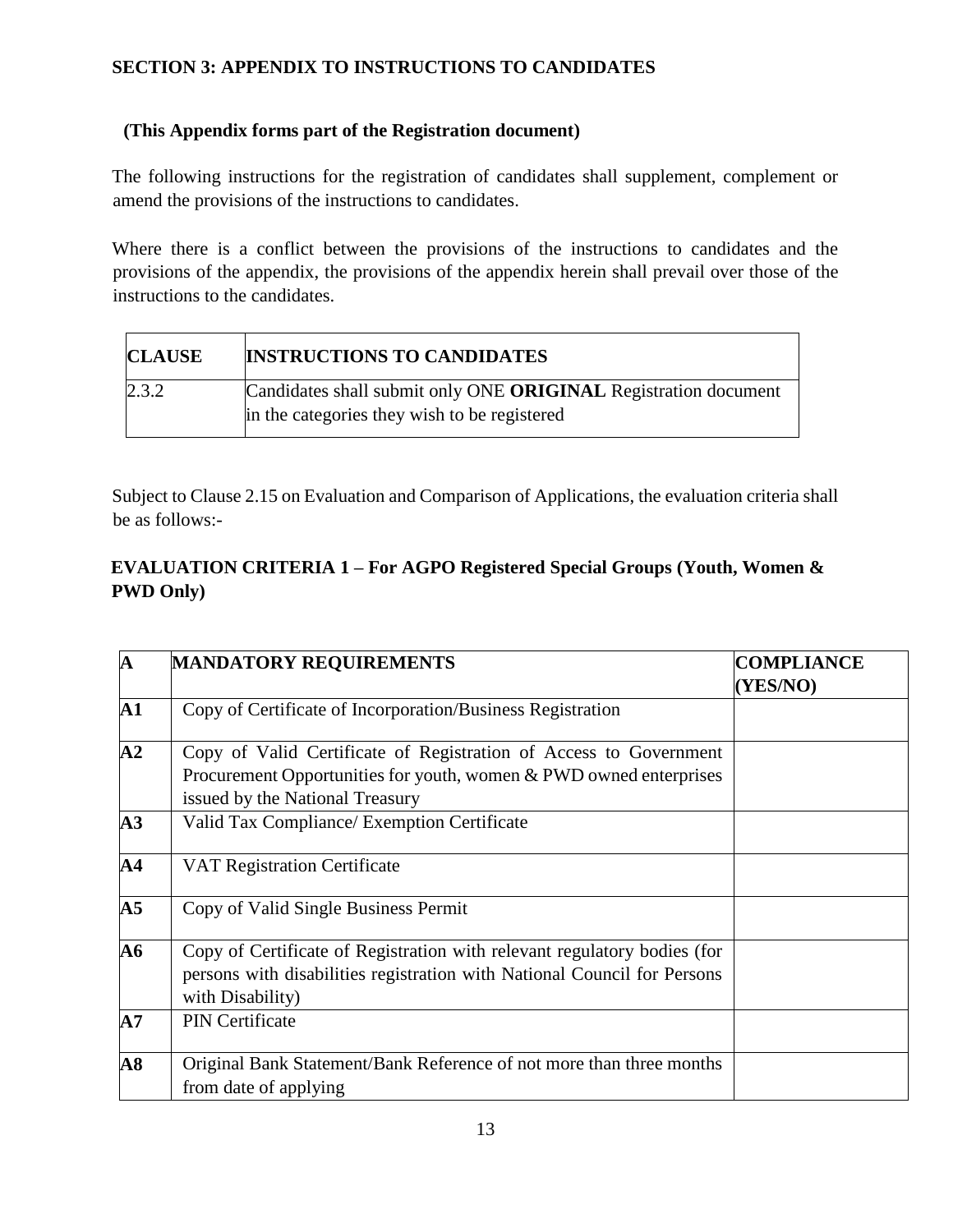| A <sub>9</sub> | Business/Company profile                                                                                                                                                                                                                                         |  |
|----------------|------------------------------------------------------------------------------------------------------------------------------------------------------------------------------------------------------------------------------------------------------------------|--|
| ${\bf A10}$    | Copies of Annual Return Forms, filed by Limited Companies, the<br>Business Names for business names (sole trader and partnerships), and a<br>stamped receipt which bears the Accounts Stamp from the Registrar of<br>Companies/Societies; CR12; Partnership Deed |  |
| <b>A11</b>     | Copy(s) National IDs/Passports                                                                                                                                                                                                                                   |  |
|                | <b>REMARKS</b>                                                                                                                                                                                                                                                   |  |

# **EVALUATION CRITERIA II – General Citizen**

| B.             | MANDATORY REQUIREMENTS                                                                                 | <b>COMPLIANCE</b><br>(YES/NO) |
|----------------|--------------------------------------------------------------------------------------------------------|-------------------------------|
| B1             | Copy of Valid Certificate of Incorporation/Business Registration                                       |                               |
| B <sub>2</sub> | Copy of Company Personal Identification Number (PIN) certificate or<br>Personal PIN for Business names |                               |
|                |                                                                                                        |                               |
| B <sub>3</sub> | Copy of Valid Tax Compliance Certificate                                                               |                               |
| B <sub>4</sub> | Copy of Current Business Permit/License                                                                |                               |
| B <sub>5</sub> | Physical location of business premises (See business questionnaire)                                    |                               |
|                | Fulfillment of Special condition relevant to the category applied for                                  |                               |
| C.             | <b>GENERAL REQUIREMENTS</b>                                                                            | <b>Provided /Not Provided</b> |
| C1.            | <b>Supplier Availability:</b>                                                                          |                               |
|                |                                                                                                        |                               |
|                |                                                                                                        |                               |
|                |                                                                                                        |                               |
|                |                                                                                                        |                               |
|                |                                                                                                        |                               |
| C2.            | <b>Business Ownership:</b>                                                                             |                               |
|                | Company/Business Profile                                                                               |                               |
|                | -Disclosure of Directors/Partners /Sole Proprietor                                                     |                               |
| C3.            | <b>Financial Capability:</b>                                                                           |                               |
|                | Audited Accounts for the last 2 years.                                                                 |                               |
| C5.            | <b>Experience:</b>                                                                                     |                               |
|                | Indicate having undertaken similar assignment with at least 3 firms                                    |                               |
|                | (Attach Proof: copies of LPOs, Letters of Award, Completion                                            |                               |
|                | Certificates, Contracts)                                                                               |                               |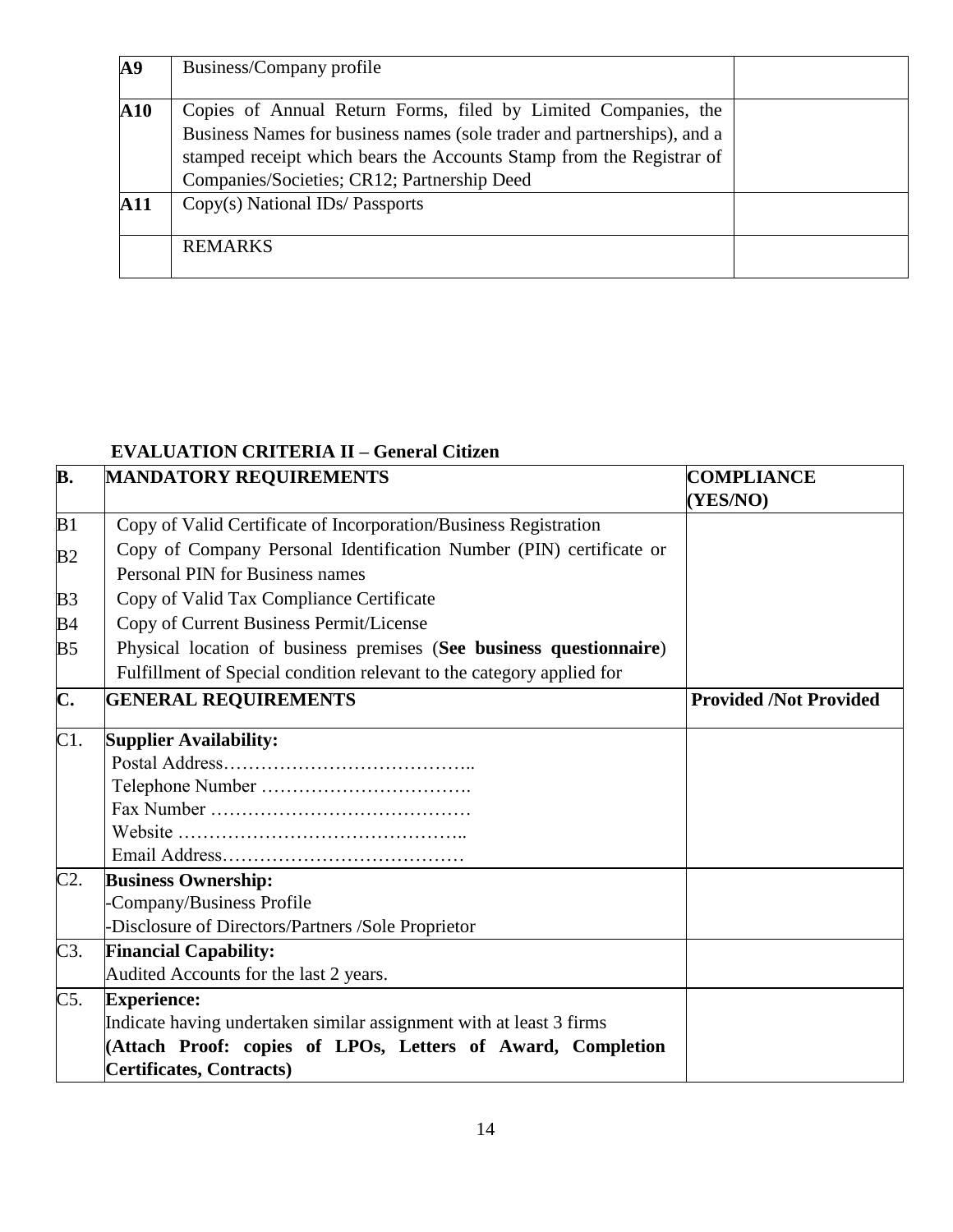| C6  | <b>Supply Capacity:</b>                                    |  |  |
|-----|------------------------------------------------------------|--|--|
|     | Maximum Volume of Business handled in the (last two years) |  |  |
|     | 2 Million and above                                        |  |  |
|     | $1.5 - 2$ Million                                          |  |  |
|     | $1 - 1.5$ Million                                          |  |  |
|     | $0.5 - 1$ Million                                          |  |  |
| C7. | <b>Credit Period:</b>                                      |  |  |
|     | Indicate Credit Period willing to offer                    |  |  |
|     | 90 Days                                                    |  |  |
|     | 60 Days                                                    |  |  |
|     | 30 Days                                                    |  |  |
|     | Less than 30 days                                          |  |  |
| C8  | Eligibility & Disclosure of litigation history             |  |  |
|     | <b>REMARKS</b>                                             |  |  |

**NB:** Bidders must meet all the mandatory requirements to qualify for registration.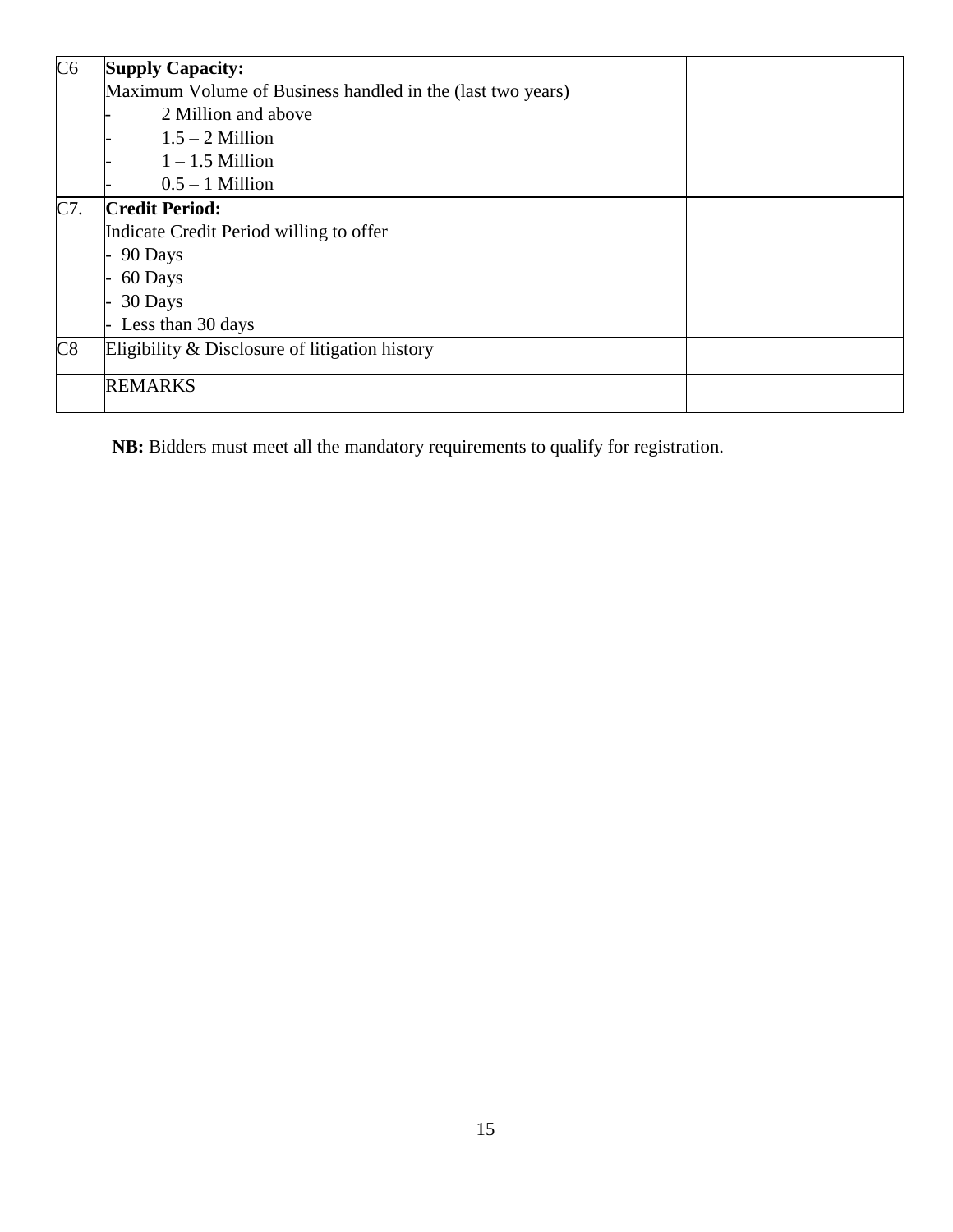# **SECTION 4: FORMS**

# **FORM I: CONFIDENTIAL BUSINESS QUESTIONNAIRE FORM**

You are requested to give the particulars indicated in Part 1 and either Part 2(a), 2(b) or 2 (c) whichever applies to your type of business.

You are advised that it is a serious offence to give false information on this form

| $Part 1 - General:$                                              |  |  |  |
|------------------------------------------------------------------|--|--|--|
|                                                                  |  |  |  |
|                                                                  |  |  |  |
|                                                                  |  |  |  |
|                                                                  |  |  |  |
|                                                                  |  |  |  |
|                                                                  |  |  |  |
|                                                                  |  |  |  |
| Maximum value of business which you can handle at any one time - |  |  |  |
|                                                                  |  |  |  |
|                                                                  |  |  |  |
|                                                                  |  |  |  |
| Part 2 (a) – Sole Proprietor                                     |  |  |  |
|                                                                  |  |  |  |
| Nationality Country of origin                                    |  |  |  |
|                                                                  |  |  |  |
| Part 2 (b) Partnership Given details of partners as follows:     |  |  |  |
| Name<br>Nationality Citizenship Details<br><b>Shares</b>         |  |  |  |
| 1.<br>2.                                                         |  |  |  |
| 3.                                                               |  |  |  |
|                                                                  |  |  |  |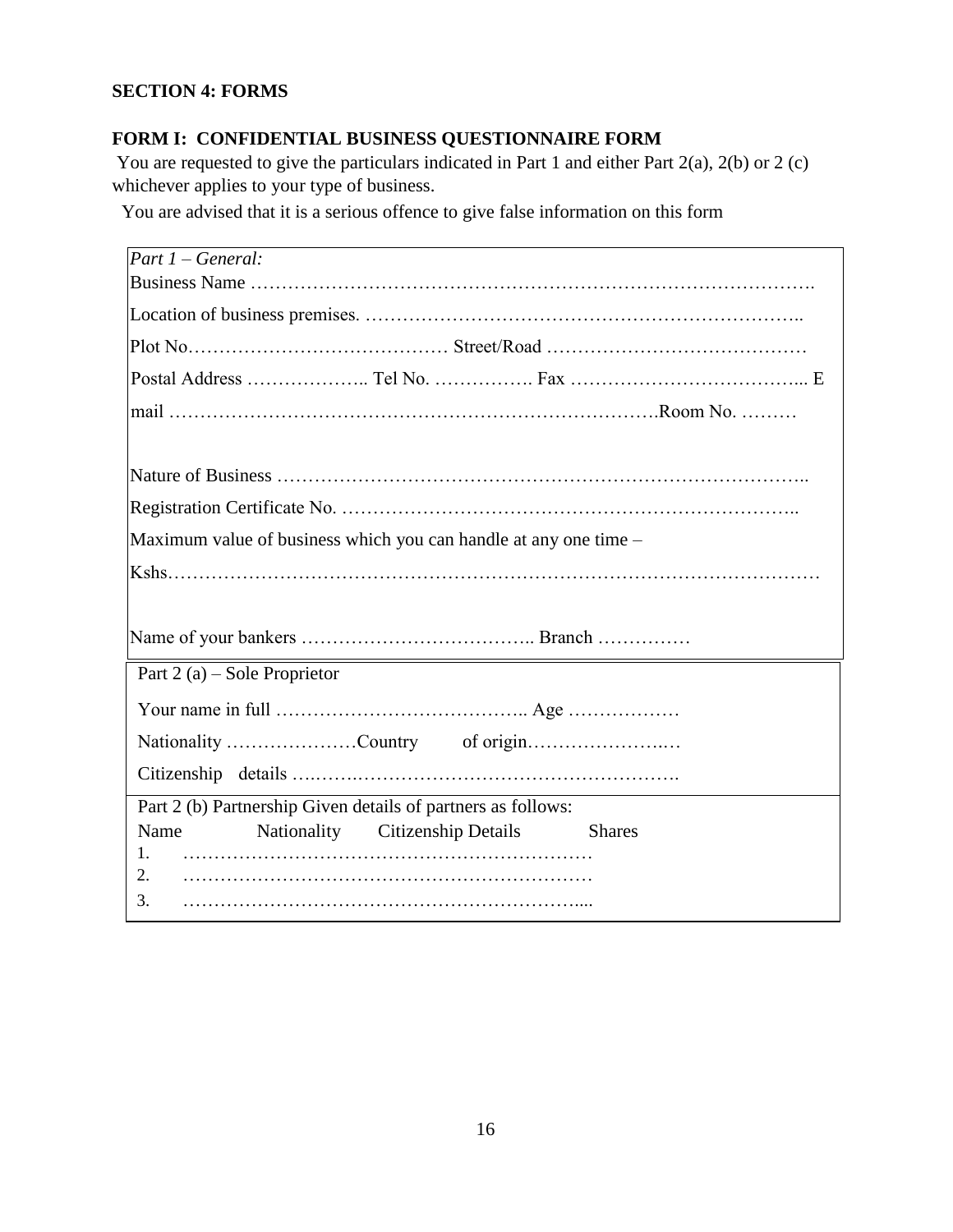| Part 2 (c) – Registered Company Private or Public |                                           |                                 |               |  |  |
|---------------------------------------------------|-------------------------------------------|---------------------------------|---------------|--|--|
|                                                   |                                           |                                 |               |  |  |
| company-                                          |                                           |                                 |               |  |  |
|                                                   |                                           |                                 |               |  |  |
|                                                   |                                           |                                 |               |  |  |
|                                                   | Given details of all directors as follows |                                 |               |  |  |
| Name                                              |                                           | Nationality Citizenship Details | <b>Shares</b> |  |  |
| 3.                                                |                                           |                                 |               |  |  |

If a Kenya Citizen, indicate under "Citizenship Details" whether by Birth, Naturalization or registration.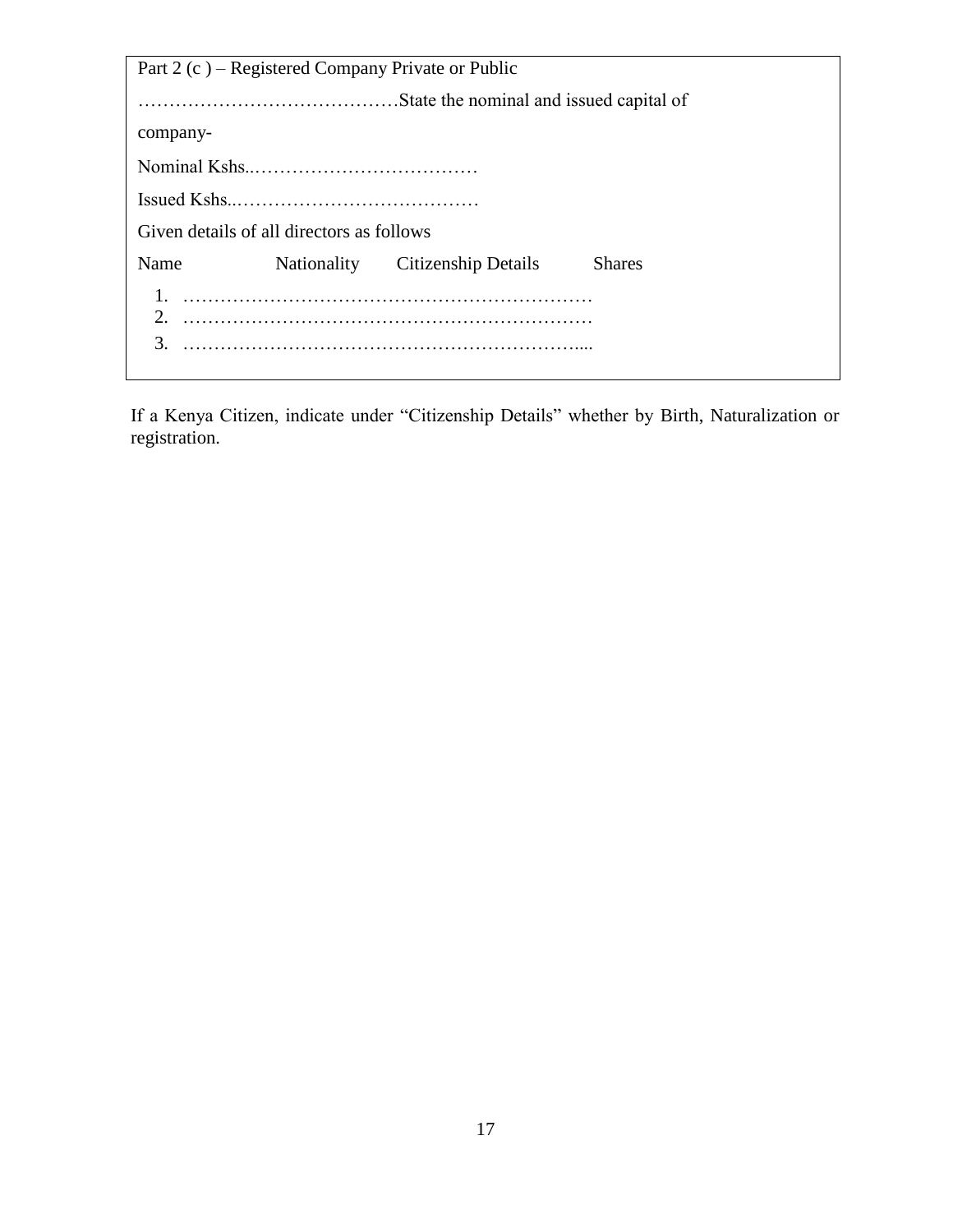# **FORM II: REGISTRATION DATA REGISTRATION OF SUPPLIERS**

# **APPLICATION FORM BUSINESS CONTACT INFORNMATION**

| (Sub Category No)                              |  |  |
|------------------------------------------------|--|--|
|                                                |  |  |
|                                                |  |  |
|                                                |  |  |
|                                                |  |  |
|                                                |  |  |
|                                                |  |  |
| Full Name of applicant                         |  |  |
|                                                |  |  |
| Other branches location                        |  |  |
|                                                |  |  |
| <b>Organization &amp; Business Information</b> |  |  |
| <b>Management Personnel</b>                    |  |  |
|                                                |  |  |
|                                                |  |  |
|                                                |  |  |
|                                                |  |  |
|                                                |  |  |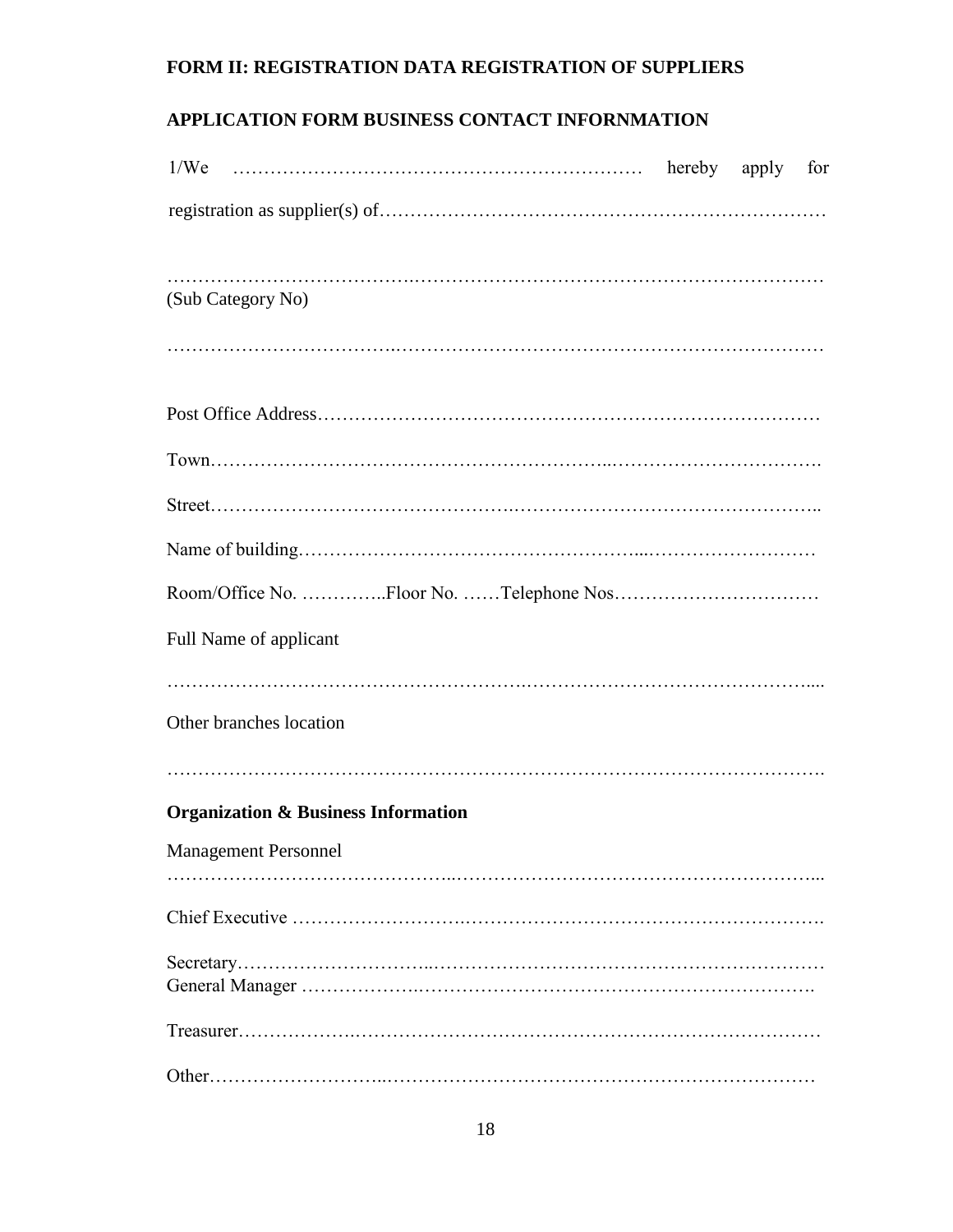#### **Partnership (if applicable)**

 Names of Partners 3. Business founded or incorporated ………………………………………………………….………………………........... 4. Under present management since ……………………………………………………………………………………………. 5. Net worth equivalent Kshs……………………………………...…………………………………………… 6. Bank reference and address …………………………………………………………………………………………… 7. Bonding company reference Address……………………………………………………………………………… 8. Enclose copy of organization chart of the firm indicating the main fields of activities …………………………………………………………………………………………… 9. State any technological innovations or specific attributes which distinguish you from your competitors ……………………………………………………………………………………… 10. Indicate terms of trade/sale ……………………………………………………………………………………..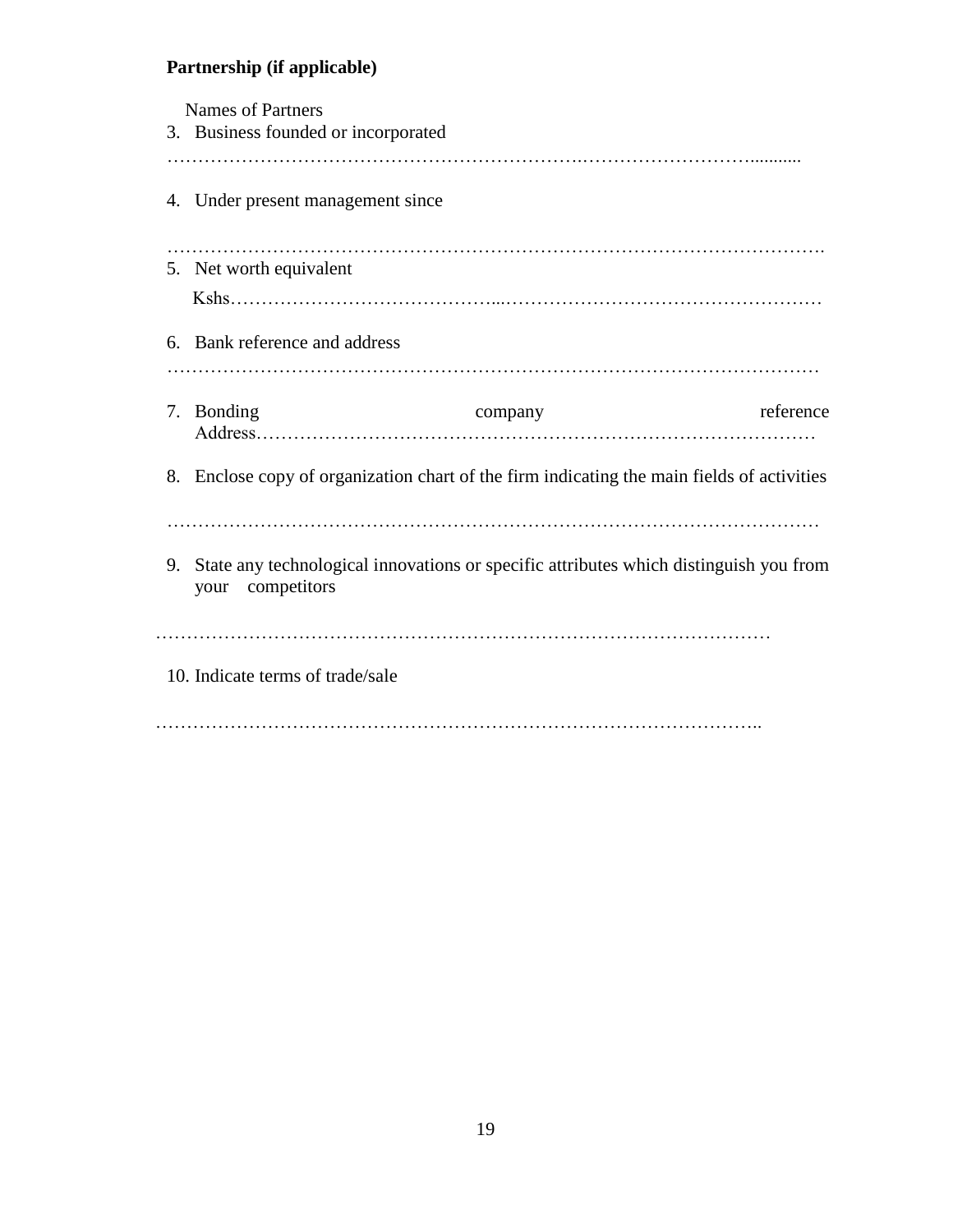# **FORM III: SUPERVISORY PERSONNEL**

| <b>Academic Qualification</b> |
|-------------------------------|
|                               |
|                               |
|                               |
|                               |
|                               |
|                               |
|                               |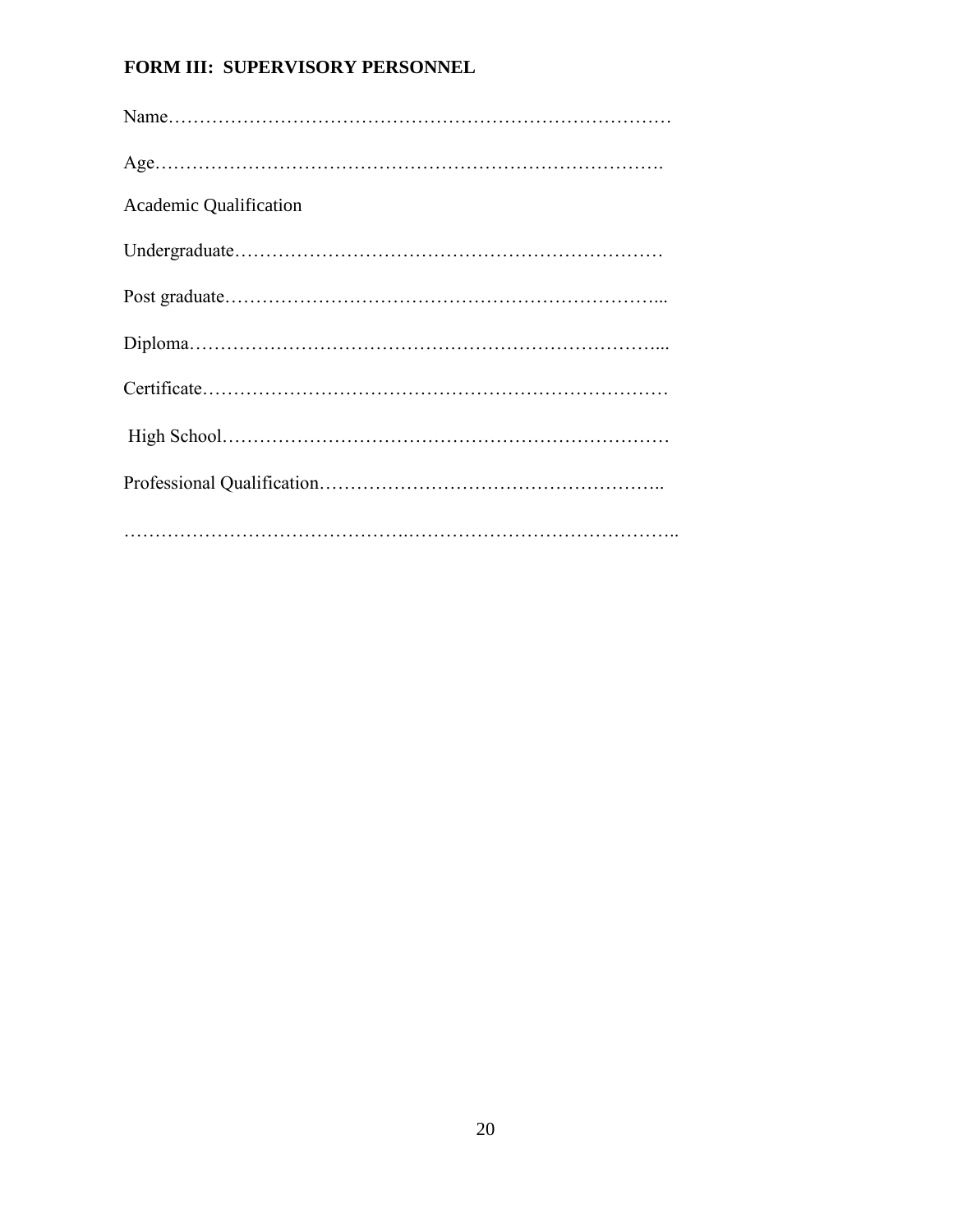# **FORM IV: FINANCIAL POSITION AND TERMS OF TRADE**

| <b>REQUIREMENTS</b>                                                       | <b>Remarks</b> |
|---------------------------------------------------------------------------|----------------|
|                                                                           |                |
| Attach a copy of firm's 2 years audited accounts for the period preceding |                |
| the current fiscal year or Bank Statements for previous one year.         |                |
|                                                                           |                |
| For Youth, Women and Persons living with disability to provide a          |                |
| Letter of Reference from the bank                                         |                |
|                                                                           |                |
| State Proposed delivery period upon receipt of LPO/LSO                    |                |
| (Minimum is 7 days for and 14 days for non-standard)                      |                |
| Goods/Services                                                            |                |
|                                                                           |                |
|                                                                           |                |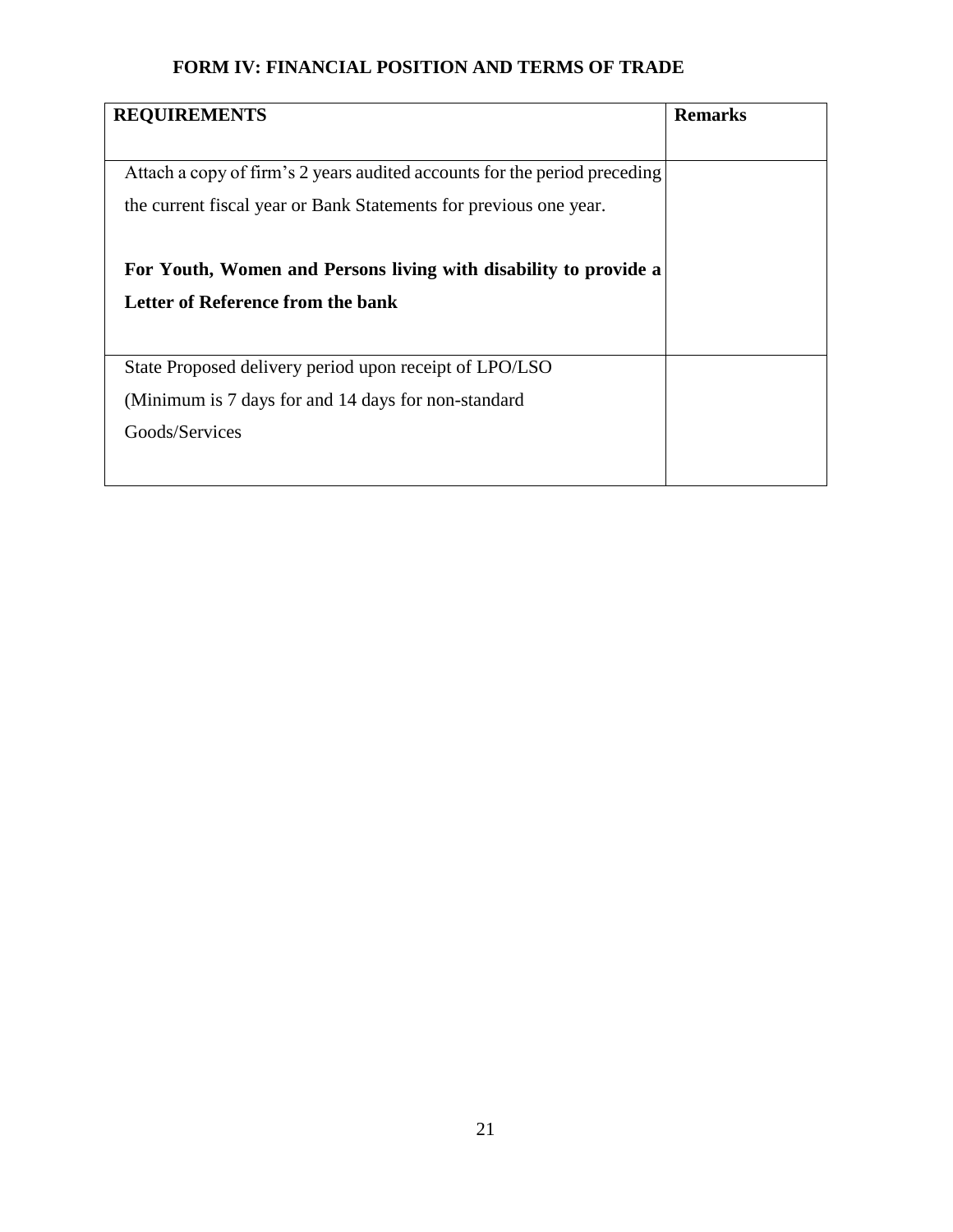# **FORM V: PAST EXPERIENCE CLIENTS REFERENCE**

| 1. | Name of 1 <sup>st</sup> Client (organization)            |  |  |  |
|----|----------------------------------------------------------|--|--|--|
|    | i) Name of Client (organization)                         |  |  |  |
|    | ii) Address of Client (organization)                     |  |  |  |
|    | Iii) Name of Contact Person at the client (organization) |  |  |  |
|    | IV) Telephone No. of Client                              |  |  |  |
|    | V) Value of Contract                                     |  |  |  |
|    | Vi) Duration of Contract (date)                          |  |  |  |
| 2. | Name of $2^{ND}$ Client (organization)                   |  |  |  |
|    | i) Name of Client (organization)                         |  |  |  |
|    | ii) Address of Client (organization)                     |  |  |  |
|    | Iii) Name of Contact Person at the client (organization) |  |  |  |
|    | IV) Telephone No. of Client                              |  |  |  |
|    | V) Value of Contract                                     |  |  |  |
|    | Vi) Duration of Contract (date)                          |  |  |  |
|    | Name of 3 <sup>RD</sup> Client (Organization)            |  |  |  |
|    | Name of Client (organization)<br>$\rm ii)$               |  |  |  |
|    | ii) Address of Client (organization)                     |  |  |  |
|    | Iii) Name of Contact Person at the client (organization) |  |  |  |
|    | IV) Telephone No. of Client                              |  |  |  |
|    | V) Value of Contract                                     |  |  |  |
|    | Vi) Duration of Contract (date)                          |  |  |  |
|    |                                                          |  |  |  |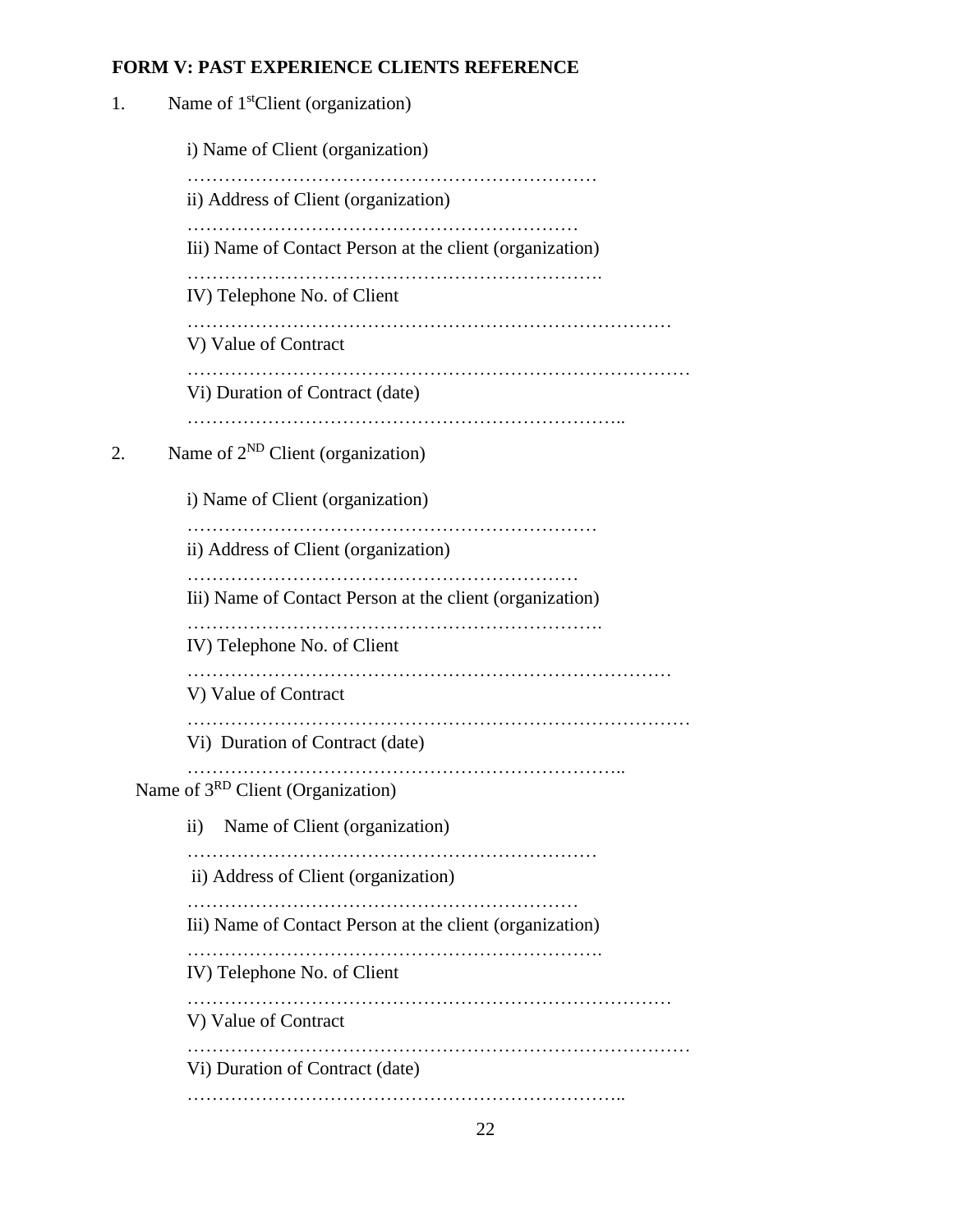| 3. | Name of $4th$ Client (organization)                      |  |  |  |
|----|----------------------------------------------------------|--|--|--|
|    | i) Name of Client (organization)                         |  |  |  |
|    |                                                          |  |  |  |
|    | ii) Address of Client (organization)                     |  |  |  |
|    | Iii) Name of Contact Person at the client (organization) |  |  |  |
|    | IV }Telephone No. of Client                              |  |  |  |
|    | V) Value of Contract                                     |  |  |  |
|    |                                                          |  |  |  |
| 5  | Name of $5th$ Client (organization)                      |  |  |  |
|    | i) Name of Client (organization)                         |  |  |  |
|    | ii) Address of Client (organization)                     |  |  |  |
|    | Iii) Name of Contact Person at the client (organization) |  |  |  |
|    | IV }Telephone No. of Client                              |  |  |  |

……………………………………………………………………

V) Value of Contract ………………………………………

Vi) Duration of Contract (date)

……………………………………………………………..

**(Attach documental evidence)**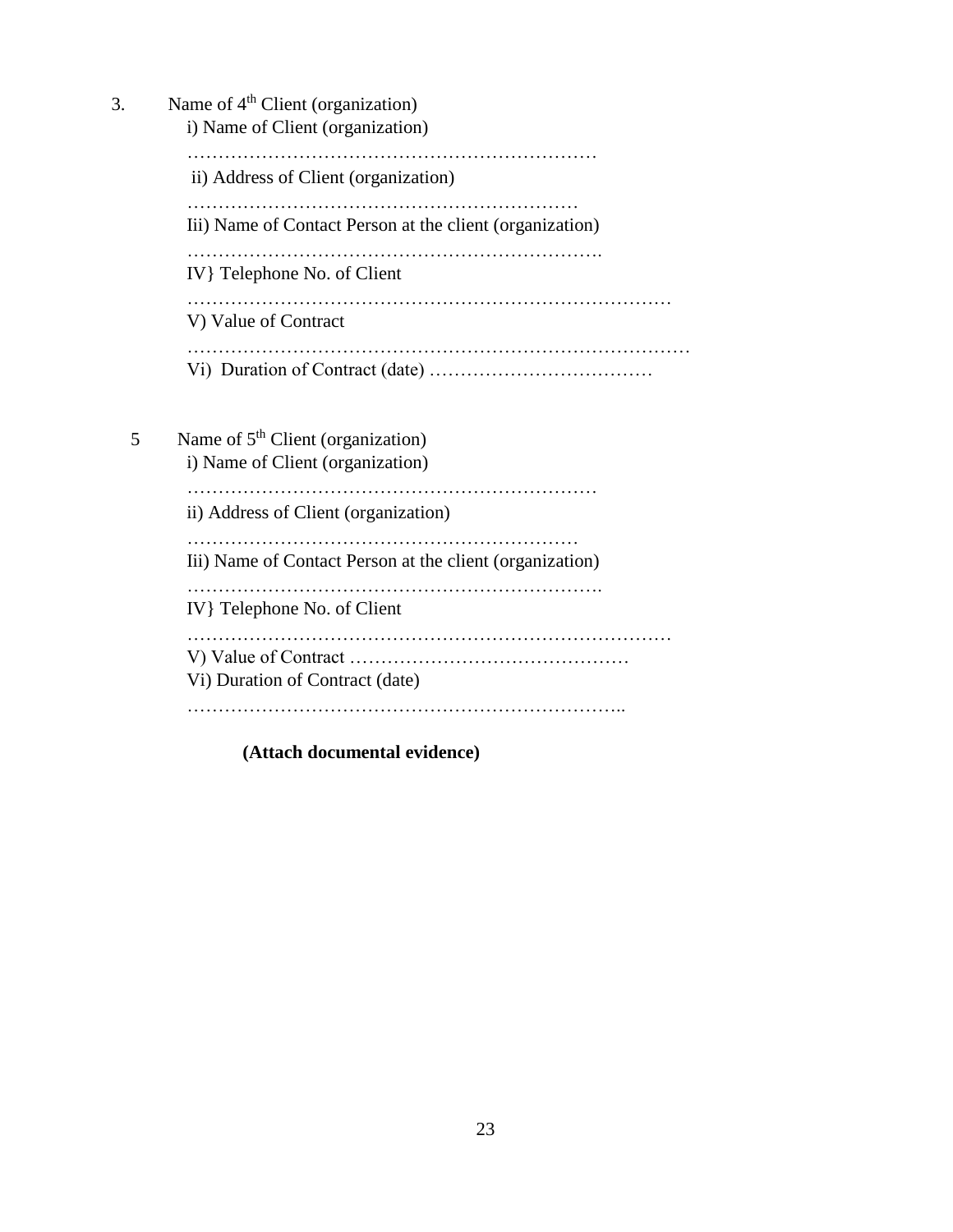## **FORM VI: ELIGIBILITY & LITIGATION HISTORY**

1. Is the firm making this application or any of its directors been debarred or suspended from participating in public procurement by the Public Procurement Regulatory Authority or related public bodies?

.................................................................................................................. ..................................................................................................................

- 2. Have you or your principals been subject of legal proceedings for insolvency, bankruptcy, receivership or your business activities suspended for related reasons?...........(If yes, you must present legal documentary evidence that you are cleared and your business is now solvent).
- 3. Applicants, including each of the partners, should provide information of any history of litigation or arbitration resulting from contracts executed in the last five years or currently under execution in the table below.

| Year | <b>Award FOR or</b><br><b>AGAINST</b><br><b>Applicant</b> | Name of Client, cause of<br>litigation, and matter in<br>dispute | <b>Disputed amount</b> |
|------|-----------------------------------------------------------|------------------------------------------------------------------|------------------------|
|      |                                                           |                                                                  |                        |
|      |                                                           |                                                                  |                        |
|      |                                                           |                                                                  |                        |
|      |                                                           |                                                                  |                        |
|      |                                                           |                                                                  |                        |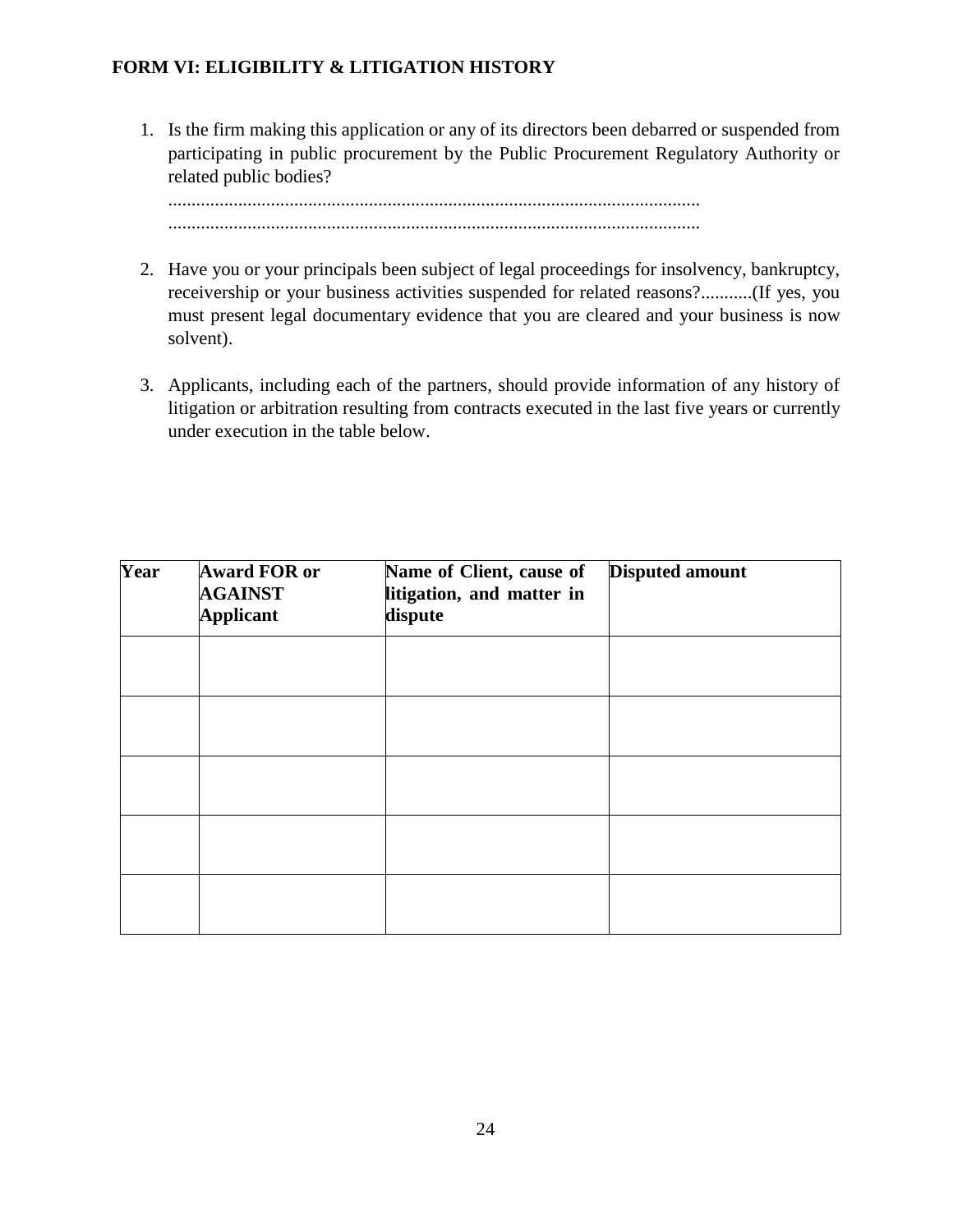The Commission will examine the tenders to determine completeness and responsiveness.

**Official Stamp …………………………………………………Sign………………….**

# **For Official Use Only**

*(The Evaluation Team will make comments below based on the findings about the tenderer)* --------------------------------------------------------------------------------------

--------------------------------------------------------------------------------------

## **APPROVAL**

Having reviewed the above registration documents, I hereby (Approve / Not Approve) the aforementioned tenderer to be included in the Supplier registration list for the category applied for;

**Signature:** ……………………**Date:** ………………………………….

**Director, Supply Chain Management**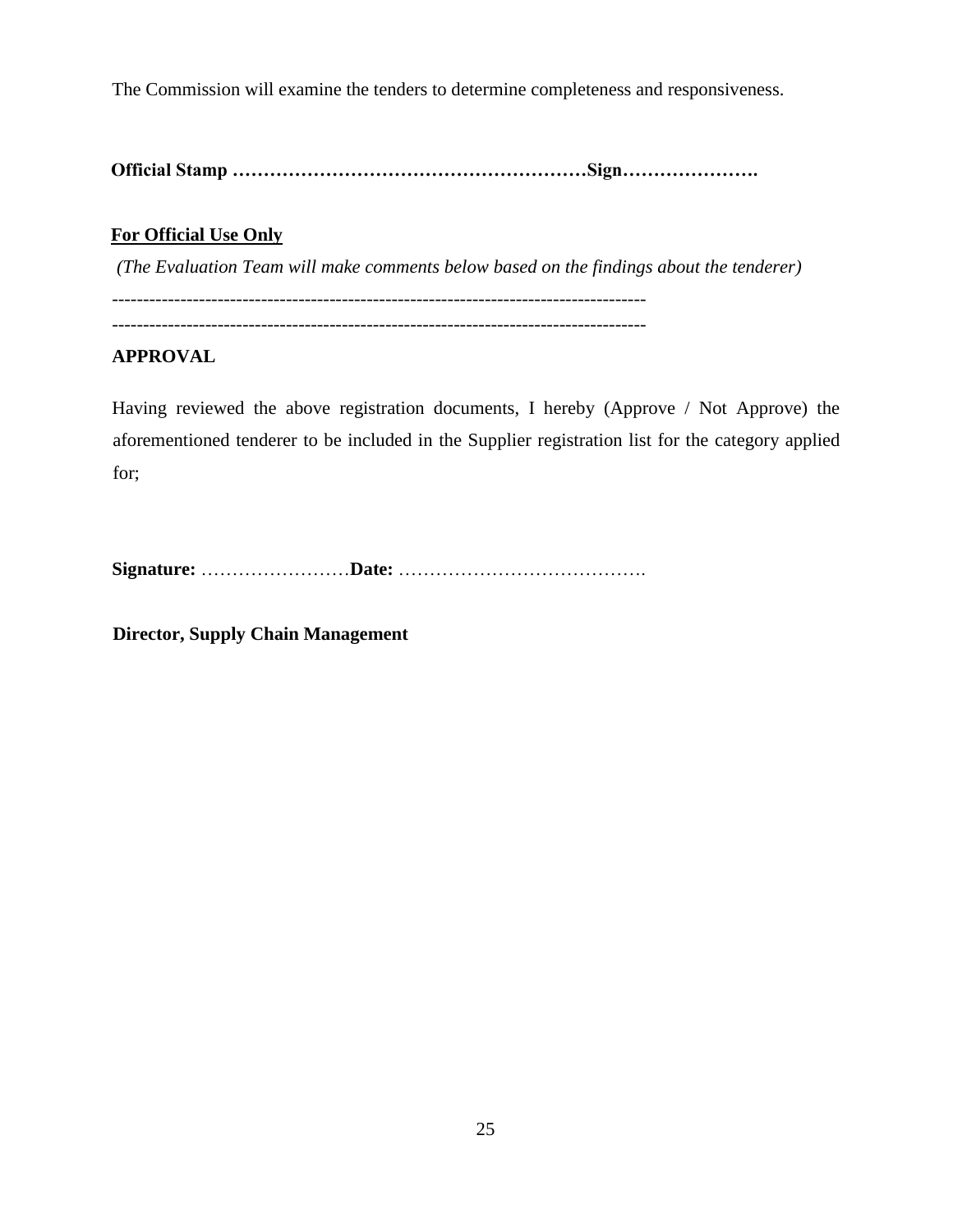# **FORM VII: REGISTRATION OF DISADVANTAGED GROUPS**

# REGISTRATION FORM FOR ENTERPRISES OWNED BY WOMEN, YOUTH AND PERSONS WITH DISABILITY TO SUPPLY GOODS, WORKS AND SERVICES TO PROCURING ENTITIES

## ACCESS TO GOVERNMENT PROCUREMENT OPPORTUNITIES (AGPO)

The registration of suppliers is aimed at building a profile for each supplier regarding information on general particulars of the company. You are advised that it is a serious offence to give false information on this form.

# PART I: DETAILS OF THE APPLICANT

- 1. Name of Applicant ……………………………………………………………………… 2. Physical Address ………………………………………………...……………………… 3. Postal Address: …………………………………… 4. Postal Code: ……………...…… 5. E-mail: …………………………………………. 6. Mobile Phone No. …..…………… 7. Are you applying for youth, women or persons with disabilities? ……………………..
- 8. Contact Person …………………………………………………………..…………

## 9. Overview of the Enterprise

| Type of ownership                              | [Sole Proprietor] [Partnership]       |
|------------------------------------------------|---------------------------------------|
| (please tick one)                              | [Limited Company]                     |
|                                                | [Others Specify]                      |
| Number of employees                            | [0-5] [6-25] [26-49] 50-59] [100-250] |
| Initial Investments (KES)                      |                                       |
| Total Annual Sales for<br>the<br>previous year |                                       |
| (Turnover KES)                                 |                                       |
| Experience in the sector in years              |                                       |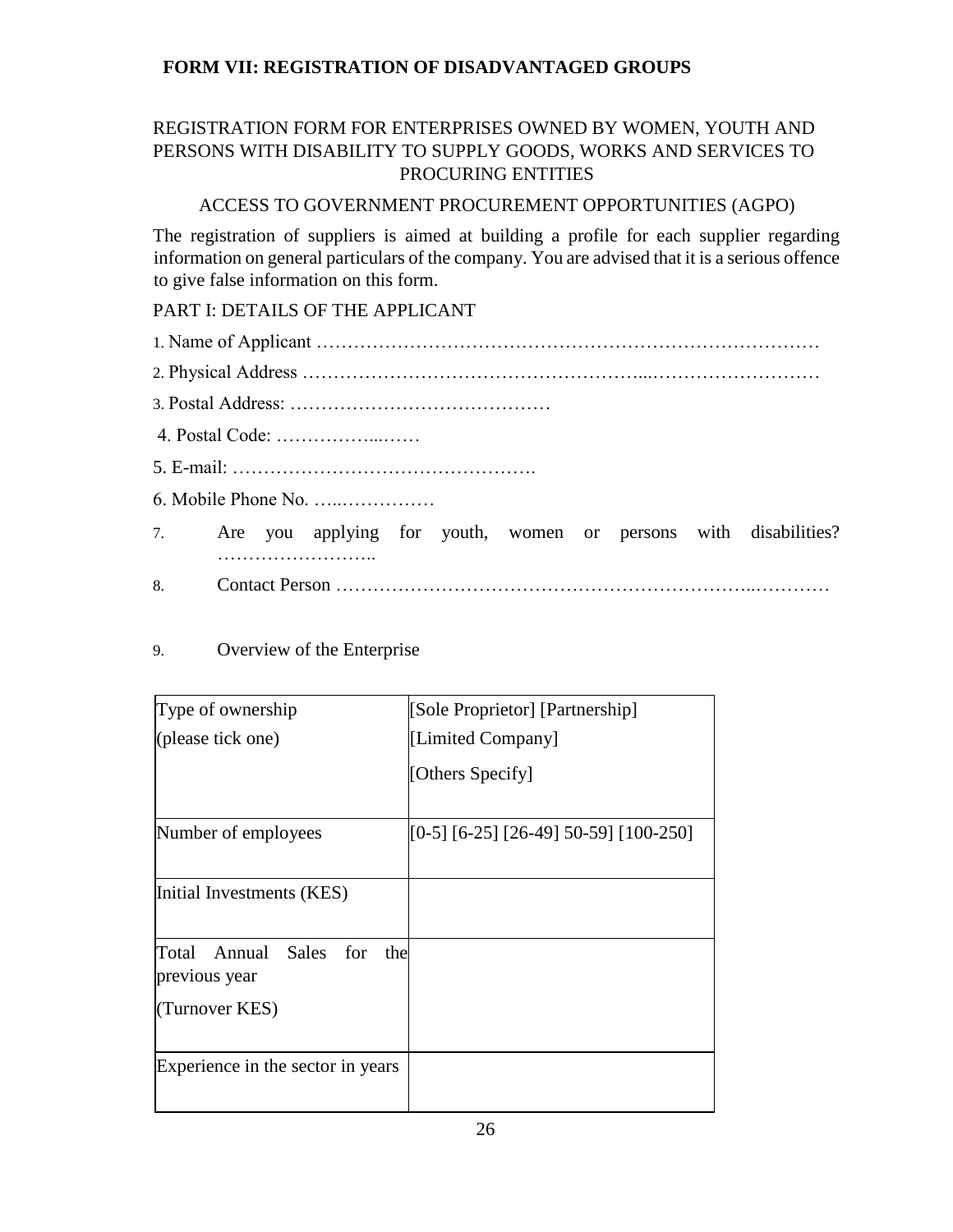| applicable  |                               |                                                 |     | Part 9 (a) - Sole Proprietor or name of registered business, where |          |
|-------------|-------------------------------|-------------------------------------------------|-----|--------------------------------------------------------------------|----------|
|             | Name in Full                  |                                                 | Age |                                                                    |          |
|             |                               |                                                 |     |                                                                    |          |
|             | Identity/Passport No.         |                                                 |     |                                                                    |          |
|             |                               |                                                 |     |                                                                    |          |
|             |                               | Part 9 (b) - Partnership Details                |     |                                                                    |          |
| <b>NAME</b> |                               | <b>NATIONALITY</b>                              |     | <b>ID/PASSPORT</b><br>NO.                                          | % SHARES |
|             |                               |                                                 |     |                                                                    |          |
|             |                               | Part $9 (C)$ – Registered Company               |     |                                                                    |          |
|             |                               | State the nominal and issued capital of company |     |                                                                    |          |
|             |                               |                                                 |     |                                                                    |          |
|             | Directors' Details            |                                                 |     |                                                                    |          |
| Name        |                               | Nationality                                     |     | ID/Passport No.                                                    | % Shares |
|             |                               |                                                 |     |                                                                    |          |
| 10.         |                               | <b>Bank Account Name:</b>                       |     |                                                                    |          |
| 11.         |                               | Branch of the Bank:                             |     |                                                                    |          |
| 12.         | <b>Bank Account Number:</b>   |                                                 |     |                                                                    |          |
| 13.         | .<br>VAT Registration Number: |                                                 |     |                                                                    |          |
| 14.         | IFMIS Number, where           |                                                 |     |                                                                    |          |
| 15.         | Type of business:             |                                                 |     | <b>SECTOR (TICK ONE)</b>                                           |          |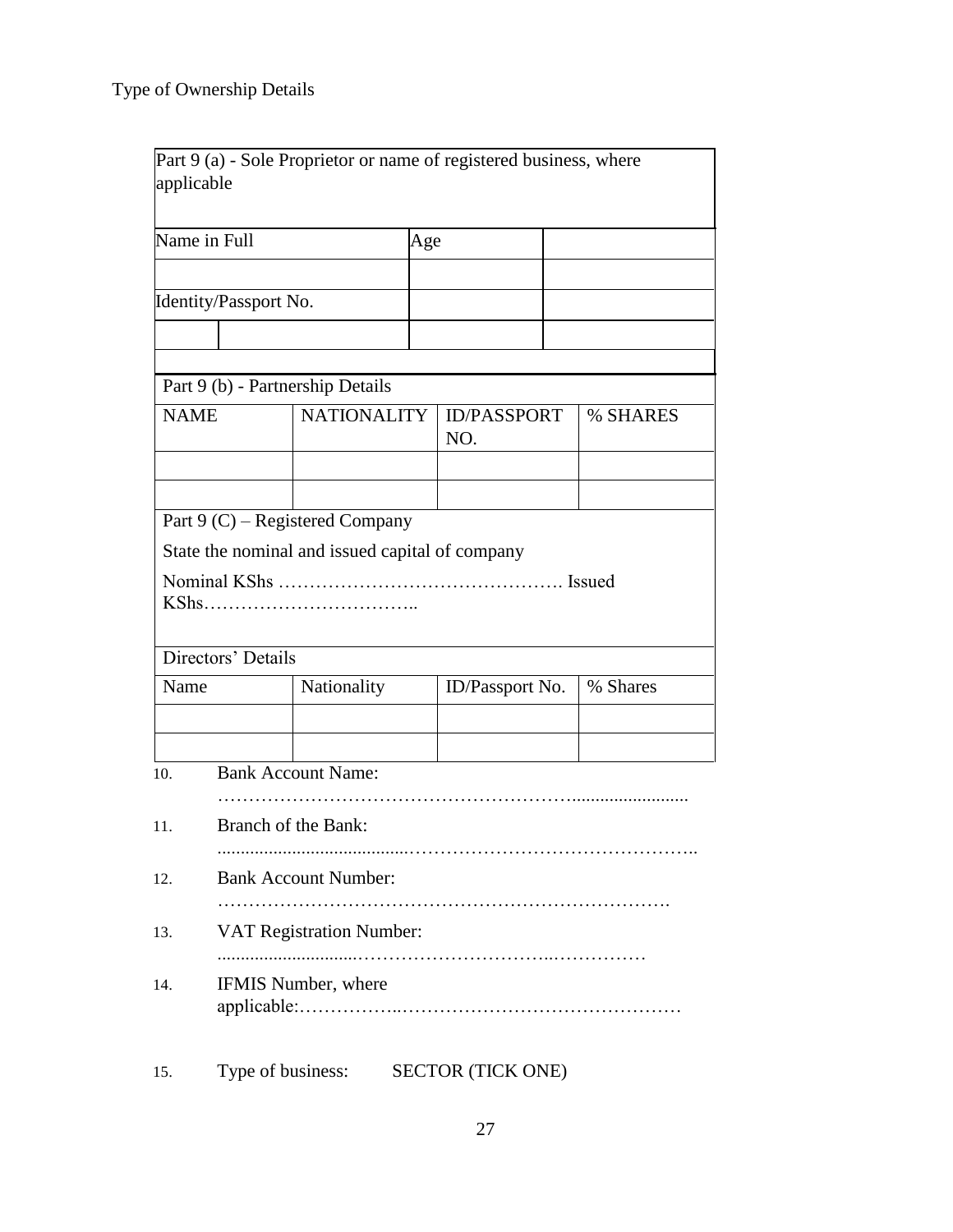| <b>AGRIBUSINESS</b> | <b>TRADE</b>    | $HOSPITALITY\&$ |
|---------------------|-----------------|-----------------|
|                     |                 | ENTERTAINMENT   |
| MANUFUCTURING       | <b>SERVICES</b> | ICT.            |
| CONSTRUCTION        | <b>OTHERS</b>   | <b>SPECIFY</b>  |

Title: ………………………………………..………………………………………………

Signature: ………………………………………….. .Date ……………………………….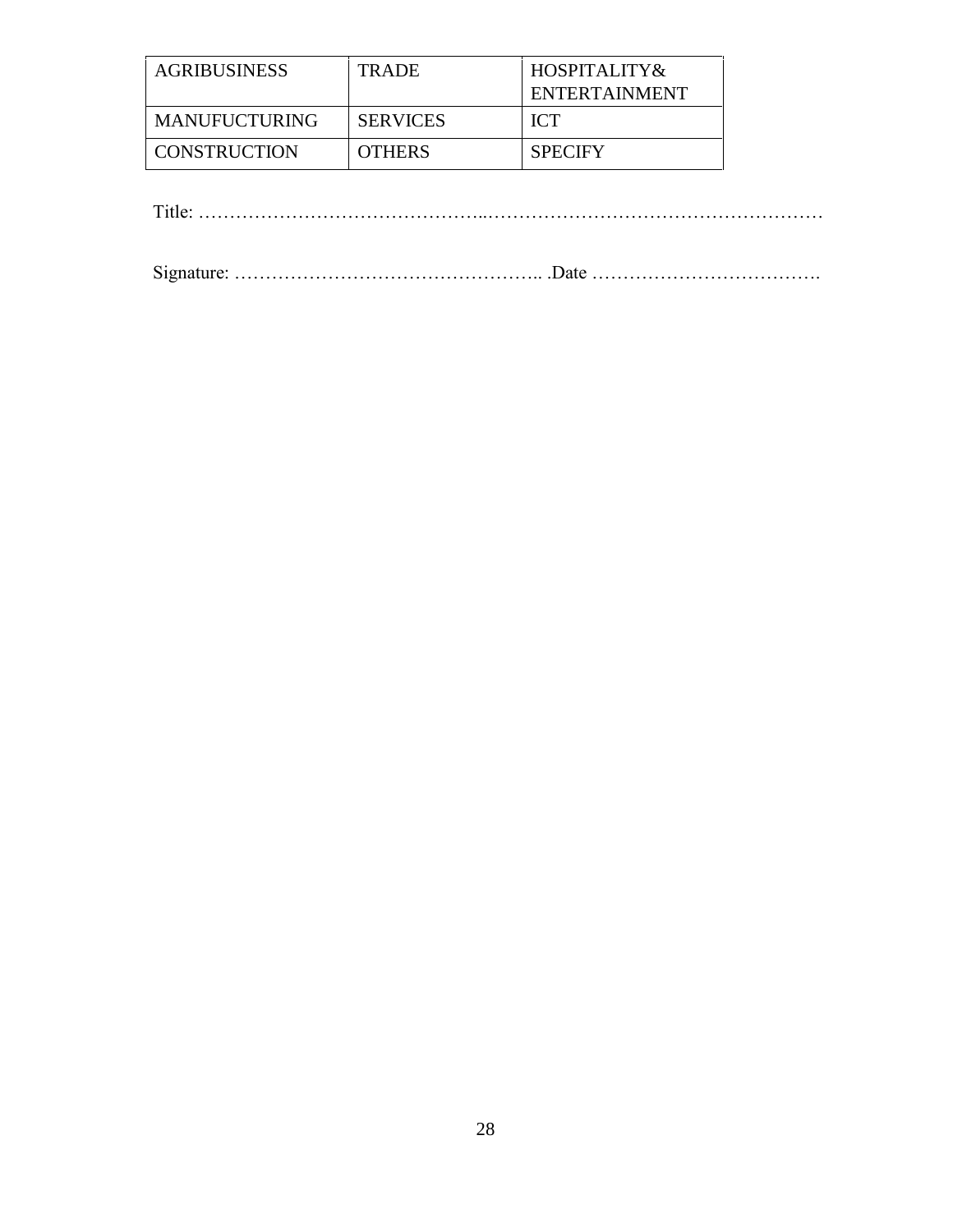#### **FORM VIII: SELF DECLARATION FORMS**

## SELF DECLARATION THAT THE PERSON/TENDERER IS NOT DEBARRED IN THE MATTER OF THE PUBLIC PROCUREMENT AND ASSET DISPOSAL ACT 2015.

I, ……………………………………., of Post Office Box …….………………………. being a resident of ………………………………….. in the Republic of ……………………………. do hereby make a statement as follows:-

1. THAT I am the Company Secretary/ Chief Executive/Managing Director/Principal Officer/Director of ………....……………………………….. (insert name of the Company) who is a Bidder in respect of Tender No. ………………….. for ……………………..(insert tender title/description) for ……………………..( insert name of the Procuring entity) and duly authorized and competent to make this statement.

2. THAT the aforesaid Bidder, its Directors and subcontractors have not been debarred from participating in procurement proceeding under Part IV of the Act.

3. THAT what is deponed to hereinabove is true to the best of my knowledge, information and belief.

…………………………………. ………………………………. (Title) (Signature) (Date)

Bidder Official Stamp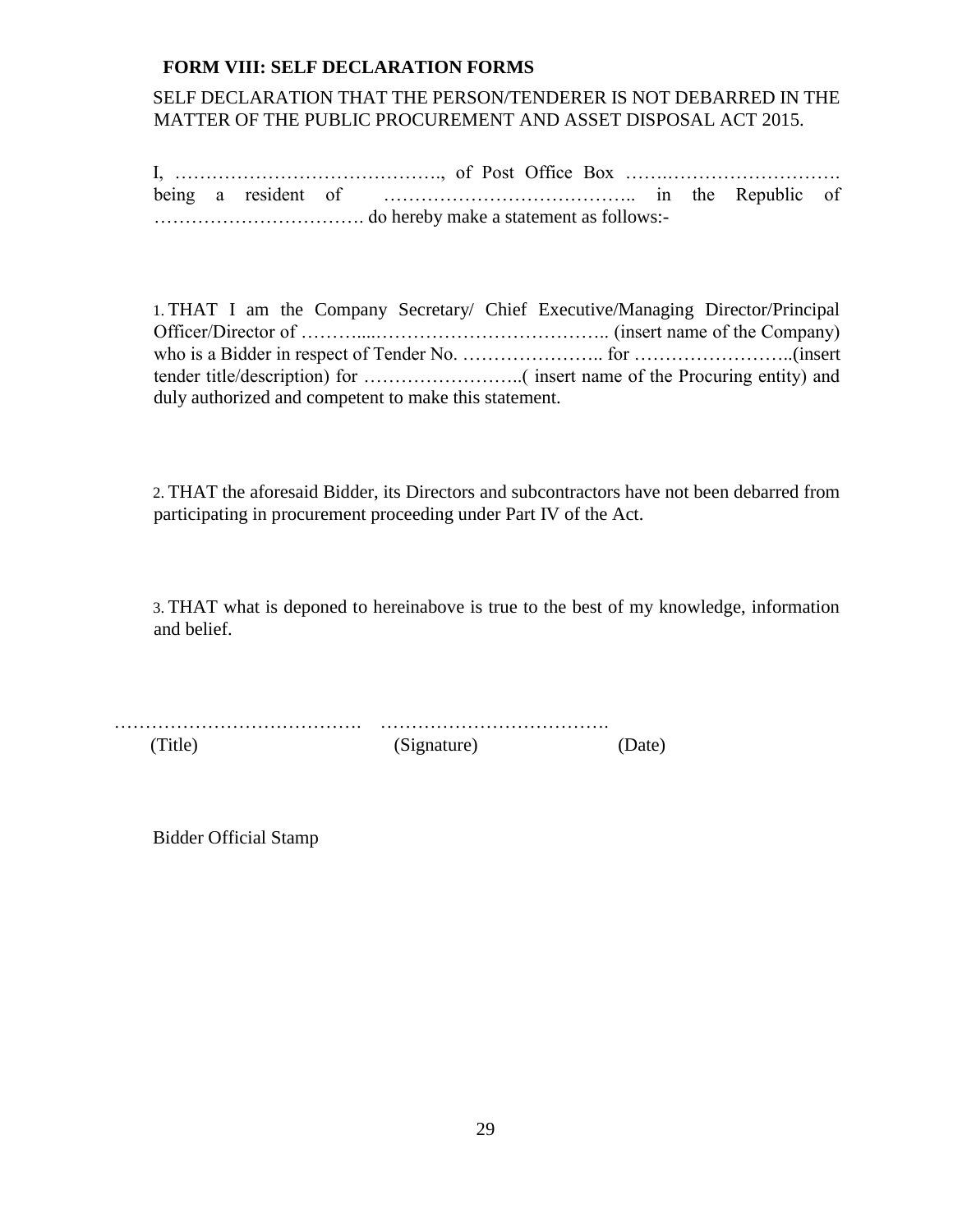## **DECLARATIONS**

## **DECLARATION ON CONFLICT OF INTEREST**

For the purpose of transparency and fair dealing, all vendors shall make full disclosure of any existing business relationship with any Commission employee.

Do you have a relationship with any Commission employee that would cause conflict of interest?

............................................................................................................

............................................................................................................

I………………………………………………………………declare, for and on behalf of…………………….........................................................(company/firm) that all the information furnished to IEBC in connection with this registration is true and accurate in all material respect. IEBC is hereby authorized to make such inquiries to the said information including with the firm's/company's clients and bankers as it may deem necessary without prior notice to the firm /company.

Information submitted by………………………………………………..

**Title………………………………………………………………………**

**Signature…………………………………………………………………** 

**Stamp……………………………………………………………………**